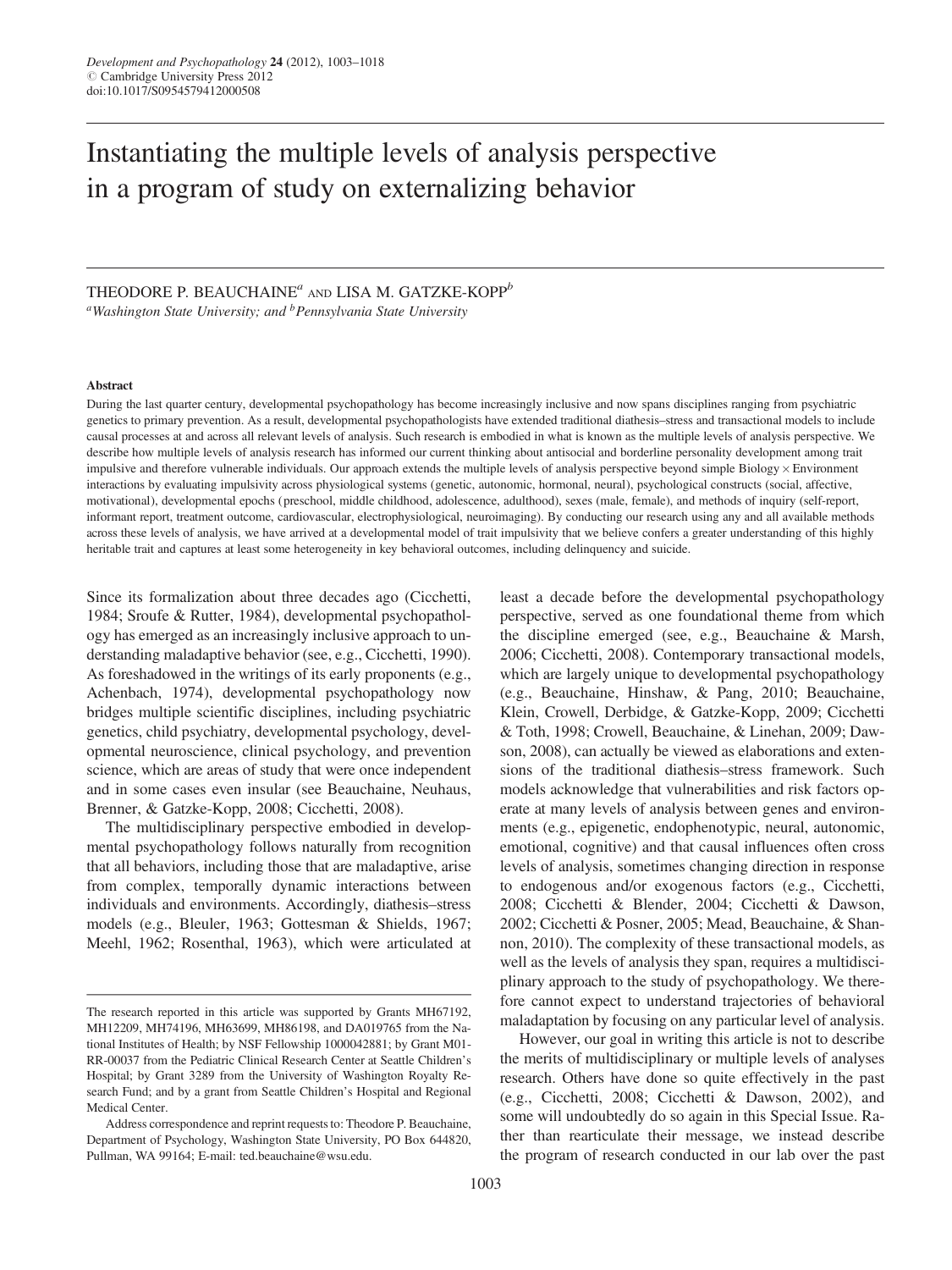12 years or so. Our research is focused primarily on the development of trait impulsivity and its multifinal outcomes, including antisocial and self-injurious behaviors. As our work demonstrates and as we attempt to describe here, heterogeneous and heterotypic developmental trajectories of trait impulsivity cannot be understood when studied at any single level of analysis. Doing so has led to a number of misleading and even faulty conclusions in the past (see Beauchaine et al., 2010). By studying impulsivity across biological systems (genetic, autonomic, hormonal, neural), psychological constructs (social, affective, motivational), developmental epochs (preschool, middle childhood, adolescence, adulthood), sexes (male, female), and methods of inquiry (selfreport, informant report, treatment outcome, cardiovascular, electrophysiological, neuroimaging), we have arrived at a developmental model that we believe captures some of the heterogeneity in outcomes for this highly heritable trait.

As we describe in detail below, one such outcome comprises a developmental trajectory that begins in preschool with hyperactive–impulsive attention-deficit/hyperactivity disorder (ADHD), followed by oppositional and delinquent behavior in grade school, then by criminality and antisocial behavior in adulthood (Beauchaine, Klein, Crowell, Derbidge, & Gatzke-Kopp, 2009). As Robins (1966) noted nearly 50 years ago, almost all males with antisocial personality disorder (ASPD) follow this developmental trajectory (see also Loeber & Hay, 1997). However, mere description of antisocial personality development has not resulted in meaningful treatment advances for a condition that costs the US Healthcare system about \$25 billion annually in corrections expenditures alone, roughly \$200 for each US taxpayer (Bureau of Justice Statistics, 2007).

Our program of research provides an empirical instantiation of the multiple levels of analysis perspective, and it exemplifies the benefits conferred by using any and all available methods needed to understand the development of a complex behavioral trait. Although much remains to be learned about multifinal outcomes of trait impulsivity, we now know much more than we did a decade ago. In addition, we believe that further research in the multiple levels of analysis tradition will continue to advance our understanding of impulsive and antisocial behaviors in the years to come, resulting eventually in improved prevention and intervention programs (see Beauchaine, Neuhaus, et al., 2008).

With this brief discussion in mind, we now describe our research on trait impulsivity as a predisposing, biologically based vulnerability to emerging conduct problems, delinquency, and antisocial personality development. Although some of our work is longitudinal, several of the studies we describe are cross-sectional. This work has been conducted with preschoolers, middle schoolers, adolescents, and young adults. Cross-sectional studies are by nature more limited for informing our understanding of development processes. However, all of the samples we describe were recruited at least in part because they were impulsive; and together they comprise a body of research that provides a coherent picture

of how impulsivity interacts with contextual risk to promote the development of antisocial personality and other forms of psychopathology.

#### Defining Trait Impulsivity

Before continuing, it is necessary to describe our approach to characterizing trait impulsivity. As we have outlined elsewhere, considerable debate exists over whether definitions of impulsivity should be (a) restricted to precise measures on neuropsychological or other cognitive tests (and if so, what specific scales); (b) based on broad factor scores capturing behaviors that cut across functional domains; and/or (c) multifaceted (see Beauchaine & Neuhaus, 2008). These debates will undoubtedly continue in the foreseeable future, and we do not wish to review or resolve them here. However, three points are particularly relevant. First, trait measures of impulsivity, defined by DSM (American Psychiatric Association, 1980, 1987, 1994, 2000) derived ADHD scales and closely related constructs (e.g., Achenbach & Edelbrock, 1991; Conners, Sitarenios, Parker, & Epstein, 1998), are almost entirely heritable. In reviewing 21 behavioral genetics studies including over 10,000 twin pairs, Willcutt (in press) noted an average heritability coefficient of .85 for ADHD, a value rivaled by no other human behavioral trait except intelligence (see, e.g., Plomin, Pedersen, Lichtenstein, & McClearn, 1994). These studies strongly suggest that ADHD scales capture a valid construct that can be reliably measured in representative samples.

Second, attempts to operationalize impulsivity based on individual differences in very specific behaviors such as reaction time during verbal tasks (see Oas, 1985), errors in maze solving (e.g., Porteus, 1965), perseverative errors during set shifting (e.g., Avila, Cuenca, Félix, Parcet, & Miranda, 2004), preference for immediate small rewards over delayed larger rewards (e.g., Ainslie, 1975), and performance on gambling tasks (e.g., Hooper, Luciana, Conklin, & Yarger, 2004) explain at best a modest amount of variance in ADHD scores and are poor predictors of functional outcomes. Although such measures may hold value in identifying specific deficits among individuals and in marking certain subgroups of children with impulse-control problems, they do not capture the highly heritable trait identified by ADHD scales.

Third, considerable evidence now suggests that trait impulsivity is a predisposing vulnerability to disorders across the externalizing spectrum, including ADHD, oppositional defiant disorder (ODD), conduct disorder (CD), delinquency, alcohol/drug abuse/dependencies, and antisocial personality development (see Beauchaine et al., 2010). This evidence derives from behavioral genetics studies conducted with large twin samples of children and adults in which a common latent factor accounts for most of the covariation among externalizing constructs (e.g., Krueger et al., 2002; Tuvblad, Zheng, Raine, & Baker, 2009; Young, Stallings, Corley, Krauter, & Hewitt, 2000). This factor, which likely captures trait impulsivity (Beauchaine et al., 2009, 2010; Beauchaine &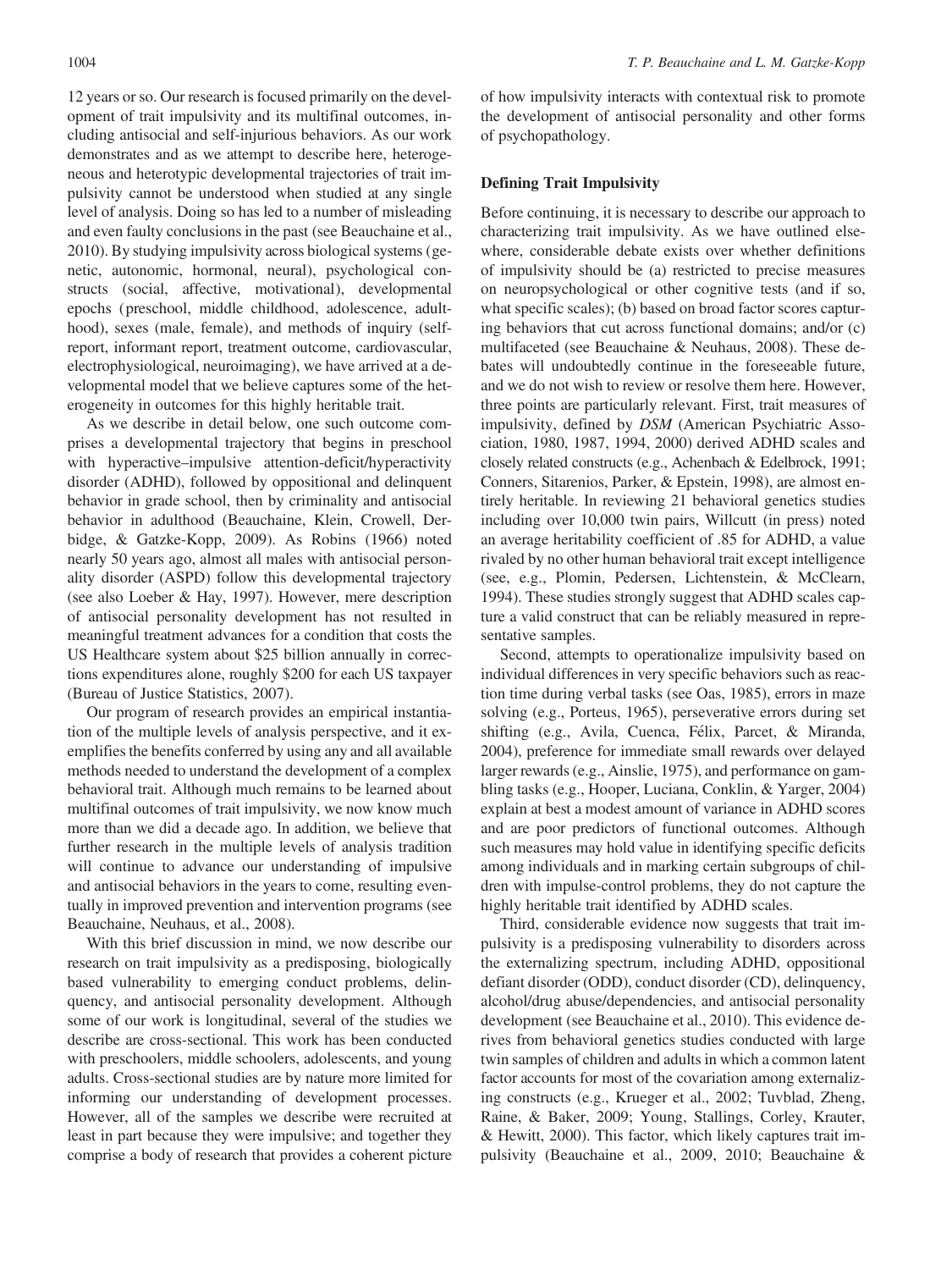Marsh, 2006), is almost entirely heritable and confers vulnerability to a wide range of externalizing outcomes as affected individuals mature.

For these reasons, we chose to recruit children with very high scores on the hyperactivity/impulsivity dimension of ADHD in our program of study on trait impulsivity and its developmental sequelae. Accordingly, children and adolescents recruited into the clinical groups of our studies have to meet diagnostic criteria for the hyperactive/impulsive or combined subtypes of ADHD, either on the Diagnostic Interview Schedule for Children (Shaffer, Fisher, Lucas, Mina, & Schwab-Stone, 2000) or on an interviewer-administered dimensionalized checklist of DSM-IV (American Psychiatric Association, 1994) hyperactivity/impulsivity symptoms (Gadow & Sprafkin, 1997). We did not recruit children with the purely inattentive subtype of ADHD for two reasons. Although inattention often co-occurs with hyperactivity/impulsivity, it is not specific. It is more important that evidence suggests that the purely inattentive subtype of ADHD marks a different disorder than the hyperactive/impulsive and combined subtypes, with distinct clinical correlates and neural substrates (see, e.g., Beauchaine et al., 2010; Milich, Balentine, & Lynam, 2001).

#### A Brief Conceptual Overview

As we allude to above and have described in detail elsewhere (Beauchaine, 2009; Beauchaine, Gatzke-Kopp, & Mead, 2007; Beauchaine, Neuhaus, Zalewski, Crowell, & Potapova, 2011), much of our work over the past 12 years has focused on (a) identifying neurobiological markers of trait impulsivity (e.g., Beauchaine, Gartner, & Hagen, 2000; Beauchaine & Marsh, 2006; Crowell et al., 2006; Gatzke-Kopp, 2011; Gatzke-Kopp et al., 2009; Sauder, Beauchaine, Shannon, & Gatzke-Kopp, 2012; Shannon, Sauder, Beauchaine, & Gatzke-Kopp, 2009) and (b) determining how neurobiological vulnerabilities interact with environmental risk factors to potentiate the development of psychopathology, particularly externalizing behavior disorders (see, e.g., Crowell, Beauchaine, & Lenzenweger, 2008; Crowell et al., 2009; Gatzke-Kopp & Beauchaine, 2007a; Shannon, Beauchaine, Brenner, Neuhaus, & Gatzke-Kopp, 2007; Szajnberg, Elliott-Wilson, Beauchaine, & Waters, 2011). Although multiple routes to delinquency have been articulated (see, e.g., Fryer, Crocker, & Mattson, 2008; Gatzke-Kopp & Shannon, 2008), it has long been known that antisocial adult males almost invariably traverse a trajectory that begins in toddlerhood with severe ADHD, followed in rough temporal sequence by ODD, affiliation with delinquent peers, CD, substance abuse and dependence, and ASPD (see Beauchaine et al., 2010; Loeber & Hay, 1997; Loeber & Keenan, 1994; Lynam, 1996, 1998; Robins, 1966). However, only about half of preschoolers who exhibit ADHD and oppositionality continue on this pathway to more serious conduct problems in later childhood (Campbell, Shaw, & Gilliom, 2000). We are interested in why some highly impulsive children progress

to more serious externalizing behavior, whereas others do not. This interest has led us to study the development of emotion regulation/dysregulation, which appears to differentiate between impulsive children who do and do not progress along the heterotypically continuous pathway described above.

Our focus on the development of emotion regulation/dysregulation follows from two well-replicated observations. First, strong emotion regulation skills buffer impulsive, biologically vulnerable children from developing more severe conduct problems, even when they are reared in adverse environments (see, e.g., El Sheikh et al., 2009; Shannon et al., 2007). Second, a large proportion of the variance in emotion regulation, and in biological markers thereof, is determined not by heredity but by family environment (see, e.g., Kupper et al., 2004, 2005; Snyder, Schrepferman, & St. Peter, 1997). This provides leverage for altering children's emotion regulation capabilities through prevention and intervention, a situation that contrasts with that for trait impulsivity, which is almost entirely heritable (see above).<sup>1</sup> Teaching families of impulsive children to promote the development of strong emotion regulation skills provides their children with a means of coping with inherited impulsivity. Our recent family intervention work with ADHD preschoolers shows that parents can learn to teach their 4- to 6-year-old children stronger emotion regulation skills (Webster-Stratton, Reid, & Beauchaine, 2011a), with effects that (a) last 1 year posttreatment and (b) are associated with concomitant reductions in aggression and other conduct problems (Webster-Stratton, Reid, & Beauchaine, 2011b).

Given our interest in how emotion dysregulation promotes progression along the externalizing spectrum from ADHD to more severe conduct problems among trait impulsive children (see Beauchaine et al., 2009, 2010), our work examines behavioral outcomes among young children with ADHD (e.g., Webster-Stratton et al., 2011a, 2011b) and both autonomic and central nervous system (CNS) markers of trait impulsivity and emotion dysregulation in preschoolers (e.g., Crowell et al., 2006), middle schoolers (e.g., Brenner & Beauchaine, 2011; Shannon et al., 2007), and adolescents (e.g., Crowell et al., 2005; Sauder et al., 2012). This work includes studies of boys with ADHD, boys with CD (e.g., Beauchaine, Katkin, Strassberg, & Snarr, 2001; Gatzke-Kopp et al., 2009), and girls with borderline personality traits (e.g., Crowell et al., 2012, in press; Crowell, Beauchaine,

<sup>1.</sup> We are not suggesting that psychostimulants (e.g., methylphenidate) and certain newer compounds (e.g., atomoxetine) are ineffective in treating ADHD, nor are we suggesting that they not be used. Medication management is clearly effective for many children in reducing core ADHD symptoms, even among preschoolers (e.g., Connor, 2002). However, there is much less evidence for their effectiveness in preventing the progression of ADHD into more severe conduct problems in later childhood and adolescence (Hinshaw, 1994; Pelham, Wheeler, & Chronis, 1998). In this article our focus is squarely on understanding this heterotypically continuous progression, not on evaluating the efficacy of any particular treatment approach, nor on comparing alternative treatment modalities.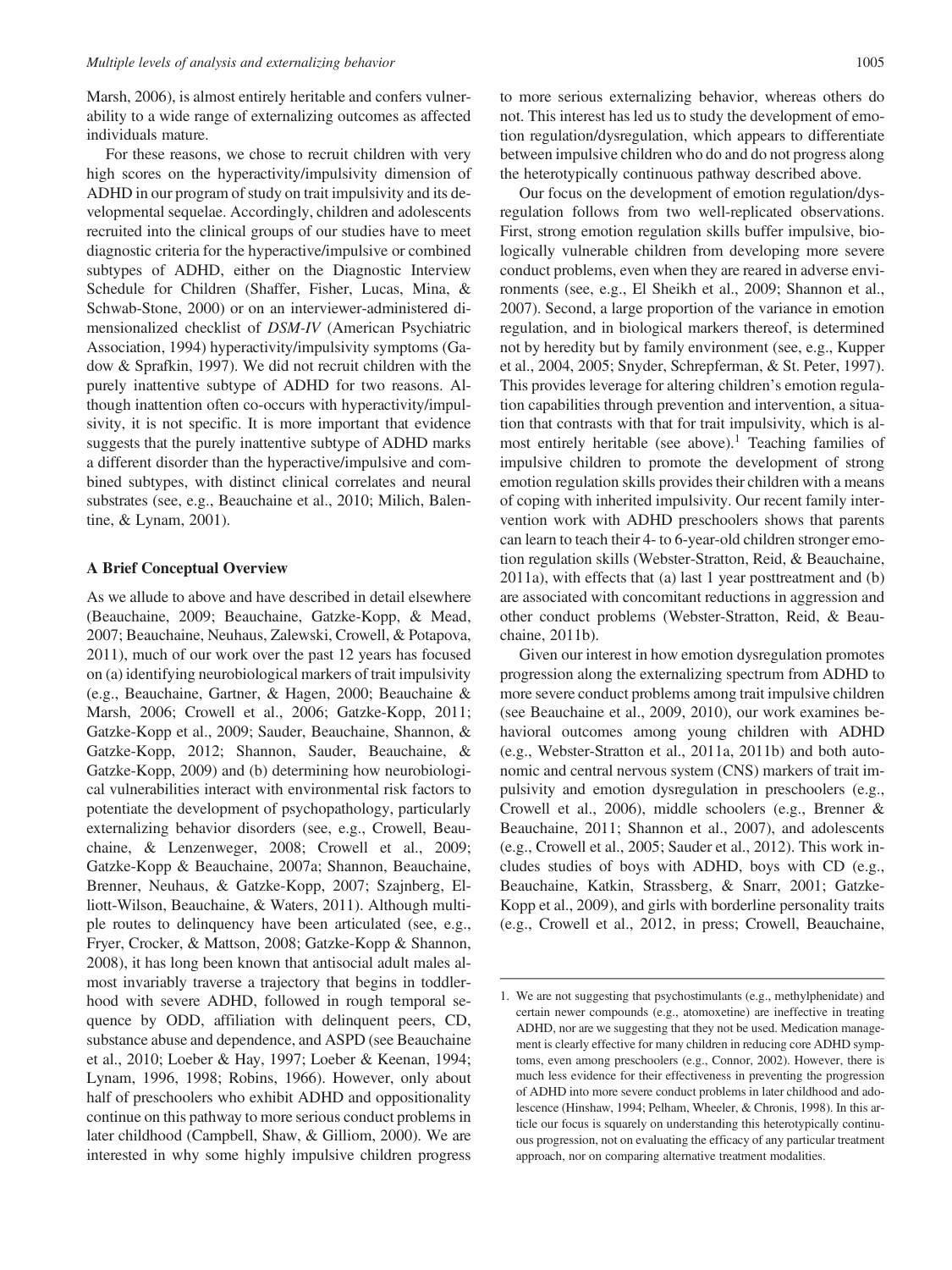McCauley, et al., 2008). Given the focus of this Special Issue, we include some description of our work on borderline personality development given the overlap in etiology and high comorbidity rates between externalizing disorders and borderline pathology (Beauchaine et al., 2009; Paris, 1997). However, we focus primarily on our work with boys on the externalizing trajectory outlined above. Nevertheless, because borderline personality disorder (BPD) is partially defined by pathological impulsivity and resides in the same cluster of Axis II disorders with ASPD, several authors, including us, have speculated that BPD captures an impulsive–antisocial externalizing trajectory more characteristic of females, rather than an etiologically distinct form of psychopathology vis-à-vis ASPD.

To summarize, a core assumption of our work is that impulsivity interacts across development with socialized deficiencies in emotion regulation to potentiate antisocial personality development primarily among boys and borderline personality development primarily among girls. Broadly speaking, this model can be summarized as follows (see Beauchaine et al., 2009, 2010):

- 1. A principal neurobiological substrate of trait impulsivity, which is expressed early in life as ADHD, is mesolimbic dopamine (DA) dysfunction (described in detail below). Many if not most children with the hyperactive/impulsive and combined subtypes of ADHD suffer from reduced tonic mesolimbic DA activation at rest and reduced phasic mesolimbic DA reactivity to reward cues compared with controls.
- 2. Impulsive children are especially vulnerable to developing more severe externalizing conduct within high-risk family environments where emotional lability is shaped by negative operant reinforcement contingencies.
- 3. Over time, such reinforcement contingencies result in enduring patterns of emotion dysregulation, culminating in antisocial and borderline personality development among already impulsive individuals.

Detailed theoretical bases of these assumptions have been presented in recent full-length reviews (Beauchaine et al., 2009, 2010; Crowell et al., 2009). Interested readers are referred to these articles for more comprehensive accounts of our transactional model (presented in Figure 1), in which specific genetic vulnerabilities, particularly those that affect DA neurotransmission (top panel), interact with high-risk or protective familial environments to result in either the externalizing trajectory outlined above (left panel), or socialized impulsivity (right panel). In the present article, we focus more on how the use of autonomic nervous system (ANS) markers, neuroimaging experiments, and genetic data (peripheral serotonin) have led our research group to our current thinking about the roles of impulsivity and emotion dysregulation in the development of externalizing and borderline pathologies. Nevertheless, where data are available, we describe how biological vulnerabilities interact with environmental risk factors to predict adverse outcomes.

## Embedding Genetic Liability Models Into Broader Conceptualizations of Externalizing Conduct

We have already emphasized that externalizing behaviors are multiply-determined outcomes of influences spanning many levels of analysis and that affected individuals evoke and react to environmental risk factors dynamically and transactionally over time. Consistent with the thesis of this Special Issue, capturing this complexity in any single program of research is not possible. It is therefore important that we embed the genetic liability perspective outlined in Figure 1 into (a) a broader conceptual account of emerging externalizing conduct and (b) an extended range of biological vulnerabilities and environmental risk factors for delinquency and antisocial personality development. Although the model presented in Figure 1 presupposes specific genetic vulnerabilities that affect dopaminergic and to a lesser extent serotonergic neurotransmission (see Beauchaine et al., 2009, 2010), impulsivity derived from specific patterns of mesolimbic DA activity/reactivity, which may be induced by a broad range of factors known to affect neurodevelopment and functioning, including teratogenic agents, pre- and perinatal stress exposure, and medical complications resulting in hypoxia (see, e.g., Beauchaine et al., 2011; Fryer et al., 2008; Gatzke-Kopp, 2011; Gatzke-Kopp & Beauchaine, 2007a; Gatzke-Kopp & Shannon, 2008). Consequently, separating children who are impulsive because of specific genetic vulnerabilities from those who are impulsive partly or wholly because of other etiological factors is not possible in practice (Beauchaine & Neuhaus, 2008). In Figure 2 we therefore provide a broadened conceptual model of influences that may shape and/or maintain externalizing behaviors. Consistent with the discussion above, the bottom of this figure represents a range of possible outcomes from ordinary personality variation to Axis II disorders and associated life-long psychopathology. Where an individual falls along this spectrum is moderated by both endogenous (emotion regulation, IQ, etc.) and exogenous (family dynamics, peer influences, gender socialization, etc.) factors. Each of the endogenous vulnerabilities and exogenous risk factors presented are well-established influences in increasing susceptibility to delinquency and antisocial personality development (see, e.g., Beauchaine et al., 2009; Dishion, McCord, & Poulin, 1999; El-Sheikh et al., 2009; Lynam et al., 2000; Mead et al., 2010; Meier, Slutske, Arndt, & Cadoret, 2008; Meier, Slutske, Heath, & Martin, 2009; Shannon et al., 2007). However, it is the premise of our work that individuals are differentially susceptible to environmental risk factors and that adversity following environmental risk exposure is most likely for those who are high on trait impulsivity. Thus, the bottom portion of Figure 2 illustrates the concept of multifinality, whereby a single vulnerability (impulsivity) predisposes to a range of heterotypic outcomes, depending on the specific combination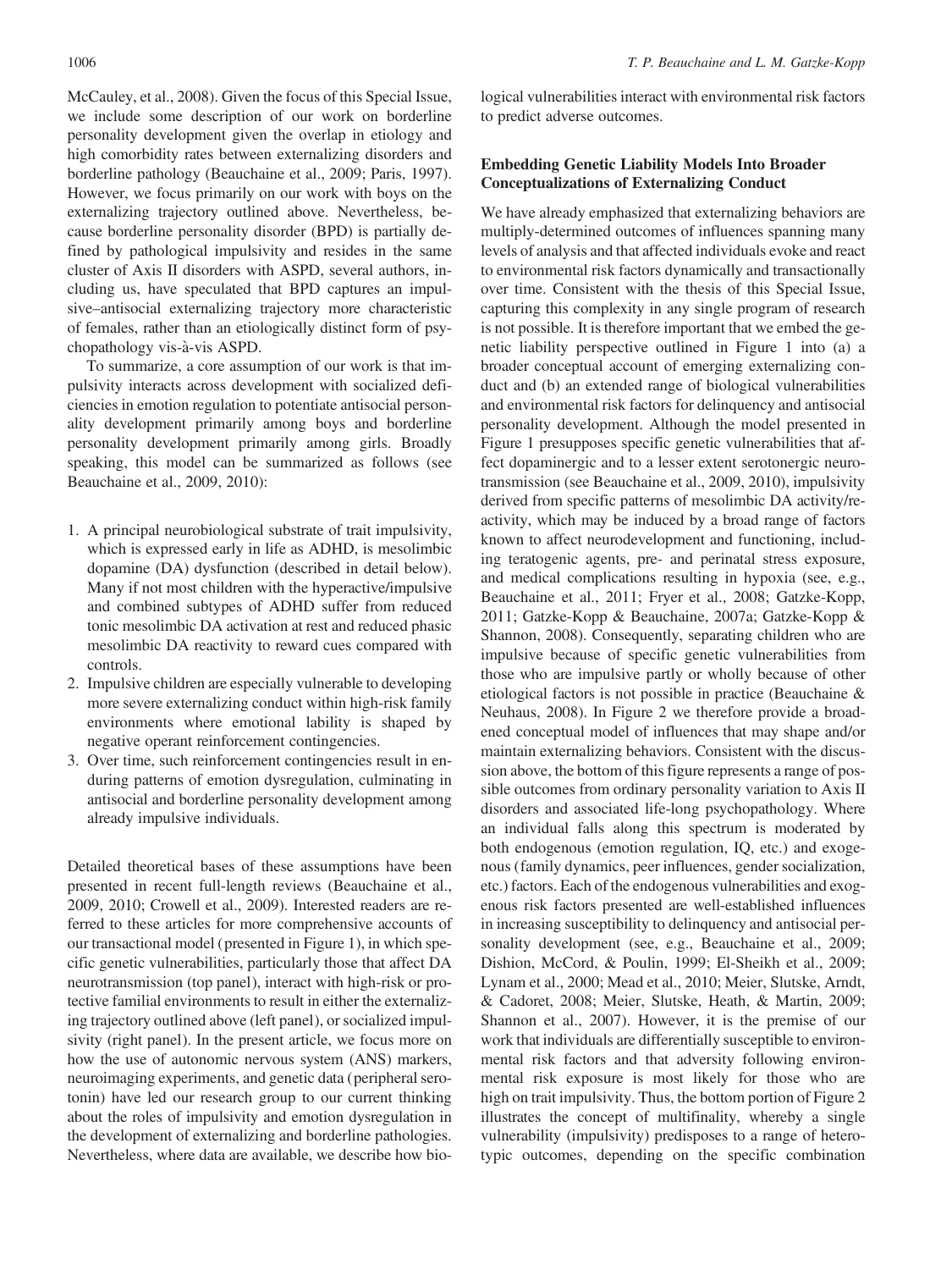

Figure 1. A transactional model of antisocial personality development in which (left) specific genetic vulnerabilities (primarily those affecting dopaminergic neurotransmission) are either amplified by familial reinforcement of emotional lability/emotion dysregulation, resulting in (right) escalation of externalizing behavior across development, or attenuated by development of strong emotion regulation skills, resulting in attentiondeficit/hyperactivity disorder. Adapted from "Polyvagal Theory and Developmental Psychopathology: Emotion Dysregulation and Conduct Problems From Preschool to Adolescence," by T. P. Beauchaine, L. Gatzke-Kopp, and H. K. Mead, 2007, Biological Psychology, 74. Copyright 2007 Elsevier. Adapted with permission.

and/or sequencing of risk factors incurred over the course of development.

Figure 2 expands on heterogeneity of biological vulnerabilities as well. Trait impulsivity derives from individual differences in neural functioning, particularly in the mesolimbic DA system (see above). Tonic activity and phasic reactivity of midbrain and forebrain DA neurons is presumed to arise not only from genes but also from hormones, teratogens, and maladaptive developmental contexts, all of which may be further moderated by sex and allostatic processes (see Beauchaine et al., 2009, 2011; Gatzke-Kopp, 2011; Mead et al., 2010). Thus, the upper portion of Figure 2 illustrates the concept of equifinality, whereby multiple biological vulnerabilities can result in "tuning" of the developing mesolimbic DA system in a manner that increases trait impulsivity (see Beauchaine et al., 2011; Gatzke-Kopp, 2011). When both equifinality and multifinality are at play in the development of a complex

behavioral trait such as impulsivity, the number of possible individual developmental trajectories becomes immense. This is especially challenging when we focus on specific vulnerabilities (top) and risk factors (bottom) at the widest levels of the hourglass, which illustrates the vast conceptual distance between, for instance, particular genotypes and specific diagnostic classes. When enrolling participants into studies based on these specific diagnostic classes, the expectation that individuals will be characterized by a high frequency of a particular genetic allele fails to consider the vast etiological heterogeneity likely to be present within the diagnostic phenotype. Similarly, selection for specific allelic variants is unlikely to yield diagnostic homogeneity given a nearly unlimited number of intervening developmental experiences. This may be the primary reason why candidate alleles in molecular genetics research account for only a small fraction of the variance in externalizing (and most other) phenotypes (see Beauchaine et al., 2010).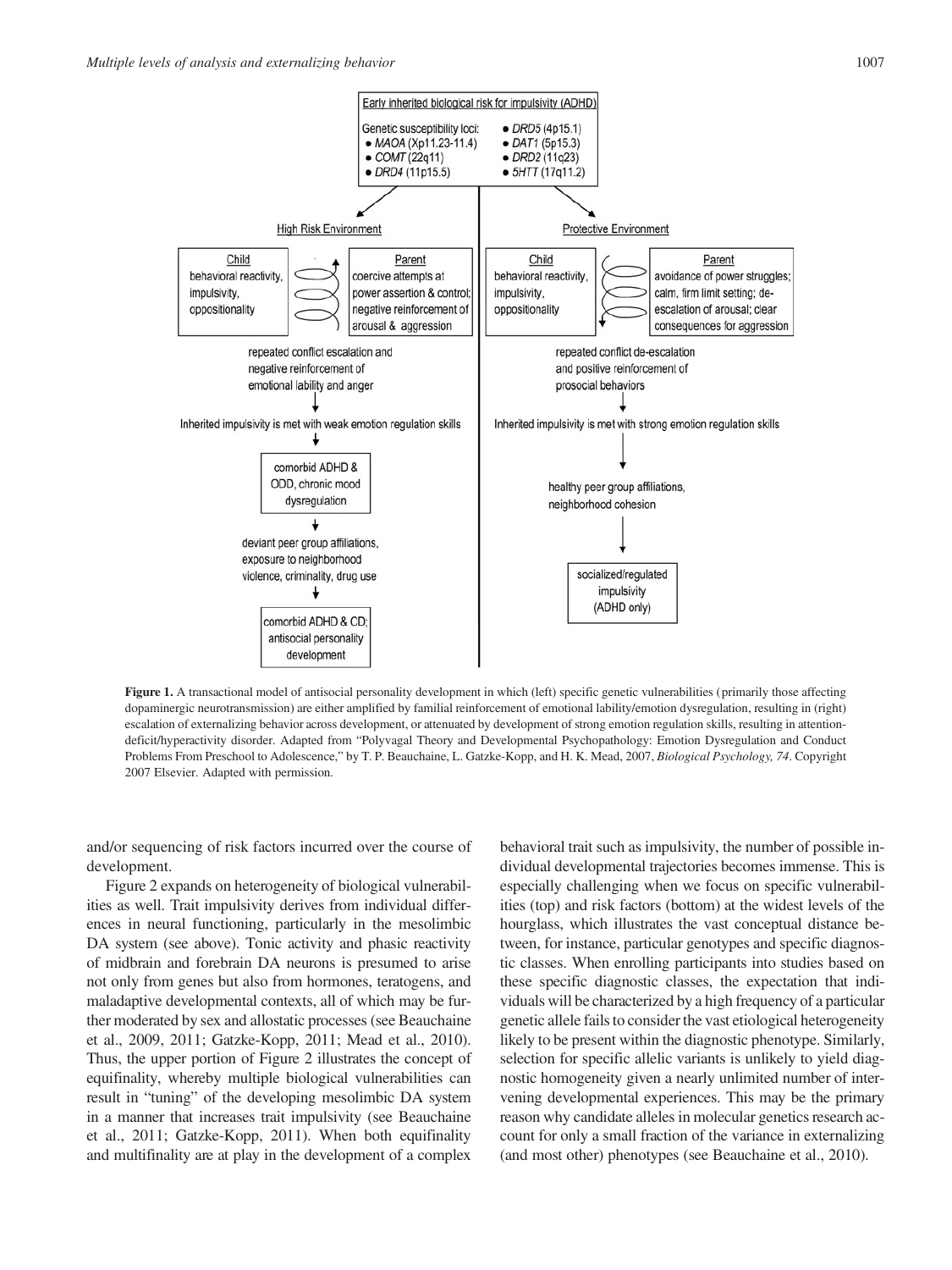

Figure 2. A broadened model of externalizing conduct in which neural vulnerability interacts with contextual risk to produce externalizing spectrum behaviors. In this model, no assumptions are made about specific sources (e.g., genetic, epigenetic, allostatic) of neural dysfunction. Nevertheless, neural deficiencies primarily in the mesolimbic dopamine system (described in text) provide the principal mechanism through which impulsivity is expressed. Adapted from "The Canary in the Coal Mine: The Sensitivity of Mesolimbic Dopamine to Environmental Adversity During Development," by L. M. Gatzke-Kopp, 2011, Neuroscience and Biobehavioral Reviews, 35. Copyright 2011 Elsevier. Adapted with permission.

Our research is founded in part on the premise that the evaluation of neural function may advance our understanding of trait impulsivity and emerging externalizing behavior. It is at this point in Figure 2 where the conceptual association between impulsivity and vulnerability to delinquency is most narrow and thus reduces the extent of potentially unaccounted for influences. For instance, exposure to teratogenic agents, early developmental stress exposure, or possession of specific allelic variants impose vulnerability to developing externalizing behavior only insofar as they affect neurological function. Furthermore, if multiple etiological factors produce similar patterns of neural function/dysfunction (equifinality), the original source(s) may be functionally moot. Accordingly, our work has focused largely on surrogate markers of neurobiological function that are suitable for research with humans and considered to index activity in dopaminergically rich brain regions. Following from the discussion above, particularly regarding trait impulsivity as a vulnerability to a range of externalizing outcomes, we believe this perspective will enhance our understanding of Biological Vulnerability × Environment Risk Factor interactions by better characterizing the transactions between individual susceptibilities and contextual insults, eventually refining approaches to prevention and intervention.

## More on Central DA Responding and Trait Impulsivity

One challenge we have faced in contributing to and translating the extensive body of research on dopaminergic neural

substrates of impulsivity is identifying a biological marker that is suitable for research with humans across a broad age range. Functional neuroimaging provides the spatial resolution necessary for assessing limbic regions associated with impulsivity, yet it is difficult to use with very young participants. Thus, our research regularly incorporates psychophysiological markers of autonomic activity that are reflective of dopaminergic neural networks that underlie approach motivation (see Beauchaine, 2009; Brenner & Beauchaine, 2011; Brenner, Beauchaine, & Sylvers, 2005).

It has long been known that impulsive individuals, including those with ADHD, ODD, CD, ASPD, and various addictive disorders, respond differently to rewards than controls. For example, in various monetary incentive paradigms, males with these disorders perseverate in responding for reward for longer periods of time than their peers both (a) when contingencies change and they begin to lose rather than win money and (b) when monetary incentives are discontinued entirely (e.g., Giancola, Peterson, & Pihl, 2006; Matthys, van Goozen, Snoek, & van Engeland, 2004). A principal CNS substrate of aberrant reward responding is underactivation in the ventral striatum, a phylogenically old network of neural structures rich in dopaminergic projections and known to subserve approach motivation in mammals. Several lines of research indicate that this dopaminergic network is less responsive to reward, including monetary incentives, among impulsive individuals than among controls (see Durston, 2003; Gatzke-Kopp & Beauchaine, 2007b; Gatzke-Kopp et al., 2009; Sagvolden, Johansen, Aase, & Russell, 2005).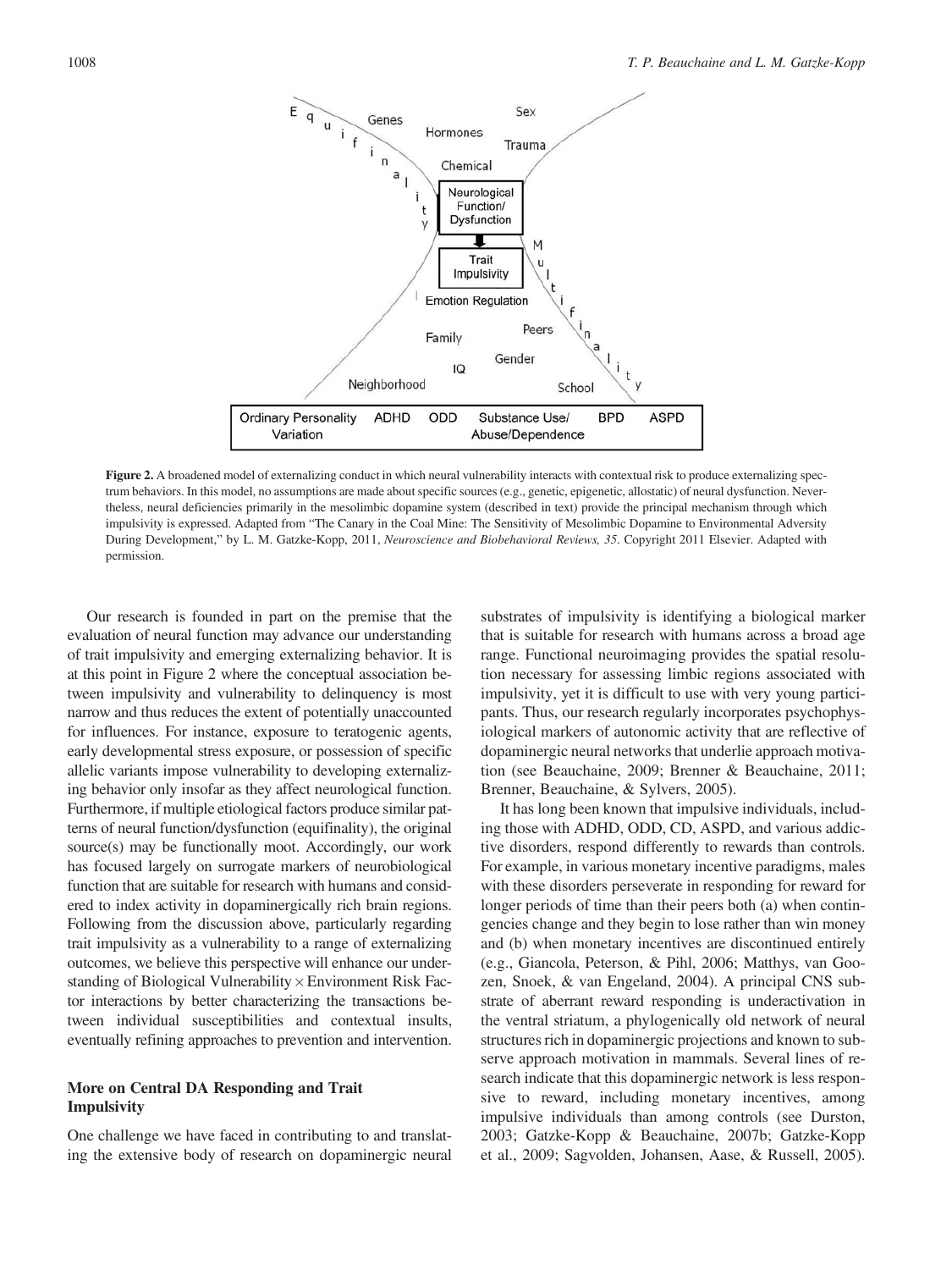Consistent with theories of central and autonomic underarousal (e.g., Gatzke-Kopp, Raine, Loeber, Stouthamer-Loeber, & Steinhauer, 2004), we have argued that those with impulse control disorders across the externalizing spectrum engage in excessive reward-seeking behaviors in part to upregulate a persistently underactive mesolimbic DA system, which is experienced as an aversive, irritable mood state (e.g., Laakso et al., 2003).

# Cardiac Preejection Period (PEP) Reactivity to Reward: A Peripheral Marker of Central DA Responding?

Several sources of evidence now suggest that cardiac PEP, a sympathetic nervous system (SNS) mediated, systolic time interval spanning, left ventricular depolarization to the onset of ejection of blood into the aorta, marks striatal DA responding specifically during approach behaviors, including those elicited by monetary incentives (Brenner & Beauchaine, 2011; Brenner et al., 2005). Cardiac PEP shortens through  $\beta$ -adrenergic mechanisms when the SNS is activated. The argument that PEP shortening marks central DA reactivity during conditions of reward is based on several observations. Behavioral approach requires energy mobilization, a function served by the SNS to meet metabolic demands. In addition, increases in cardiac output required for motivated behavior are mediated by SNS-induced changes in the contractile force of the left ventricle (Sherwood, Allen, Obrist, & Langer, 1986). Finally, direct infusions of DA agonists into striatal structures produce SNS-mediated increases in cardiac output (van den Buuse, 1998), similar to those observed when normal controls participate in reward tasks (see Brenner et al., 2005). This set of observations suggests that reduced SNS-linked cardiac reactivity to incentives may mark attenuated DA responding. This argument is supported further by research indicating that PEP shortening among controls is specific to conditions of reward, and it is not observed during extinction or mood induction in well-controlled experiments (Brenner et al., 2005; Richter & Gendolla, 2009).

Research on PEP responding to incentives has accumulated over the last decade in studies of samples ranging in age from preschool to adulthood (Beauchaine et al., 2001; Beauchaine, Hong, & Marsh, 2008; Brenner & Beauchaine, 2011; Brenner et al., 2005; Bubier & Drabick, 2008; Crowell et al., 2006; Mead et al., 2004; Richter & Gendolla, 2009). These samples have included individuals with ADHD, ODD, CD, and antisocial personality traits. In each of our studies, male externalizers exhibited less PEP reactivity to reward than controls. In most of our studies, no PEP reactivity to incentives was evident in the externalizing groups. The consistency of these findings across the broad span of development investigated suggests that the neural substrates of impulsivity are evident as early as age 4 among children who exhibit externalizing symptoms. This would be expected if (a) disorders across the externalizing spectrum, including ADHD, share a heritable etiological substrate (see above)



Figure 3. The association between age and probability of alcohol use in the past year for at-risk participants scoring below the 25th percentile and above the 75th percentile on PEP reactivity to incentives ( $N = 206$ ). Greater sympathetic nervous system responding is marked by preejection period (PEP) shortening. Thus, those scoring below the 25th percentile exhibited less PEP shortening than those scoring above the 75th percentile. Adapted from "Cardiac Pre-Ejection Period Reactivity and Psychiatric Comorbidity Prospectively Predict Substance Use Initiation Among Middle-Schoolers: A Pilot Study," by S. L. Brenner and T. P. Beauchaine, 2011, Psychophysiology, 48. Copyright 2011 Wiley Blackwell. Adapted with permission.

and (b) PEP reactivity to incentives marks the biobehavioral expression of this trait. It is worth reemphasizing that such findings parallel consistent neuroimaging results showing attenuated mesolimbic reactivity to incentives among boys with ADHD, both with and without CD (see, e.g., Durston, 2003).

Finally, in some of our most recent research, PEP nonreactivity to incentives assessed at ages 8–12 predicted escalation of alcohol and other substance use 3 years later in a sample of 206 at-risk youths (Brenner & Beauchaine, 2011). Thus, not only does PEP responding to incentives mark concurrent risk for externalizing outcomes but it is also emerging as a promising biomarker of prospective risk as well, which is precisely what might be expected of a peripheral index of central DA dysfunction. The relation between PEP reactivity to incentives at ages 8–12 and risk for future alcohol use is presented in Figure 3.

## Emotion Regulation as a Moderator of Externalizing Vulnerability

As noted above and illustrated in Figure 2, trait impulsivity does not determine antisocial personality development. Rather, it confers susceptibility to more severe behavior problems when coupled with other vulnerabilities and risk factors. Important among such vulnerabilities is deficient emotion regulation. Emotion regulation comprises processes through which emotional experience and expression are shaped, whether volitionally or automatically, in the service of adaptive behavior (Thompson, 1990). According to this definition, emotion dysregulation might best be described as a pattern of emotional experience and/or expression that interferes with appropriate goal directed behavior. In most forms of psychopathology, whether externalizing or internalizing, some form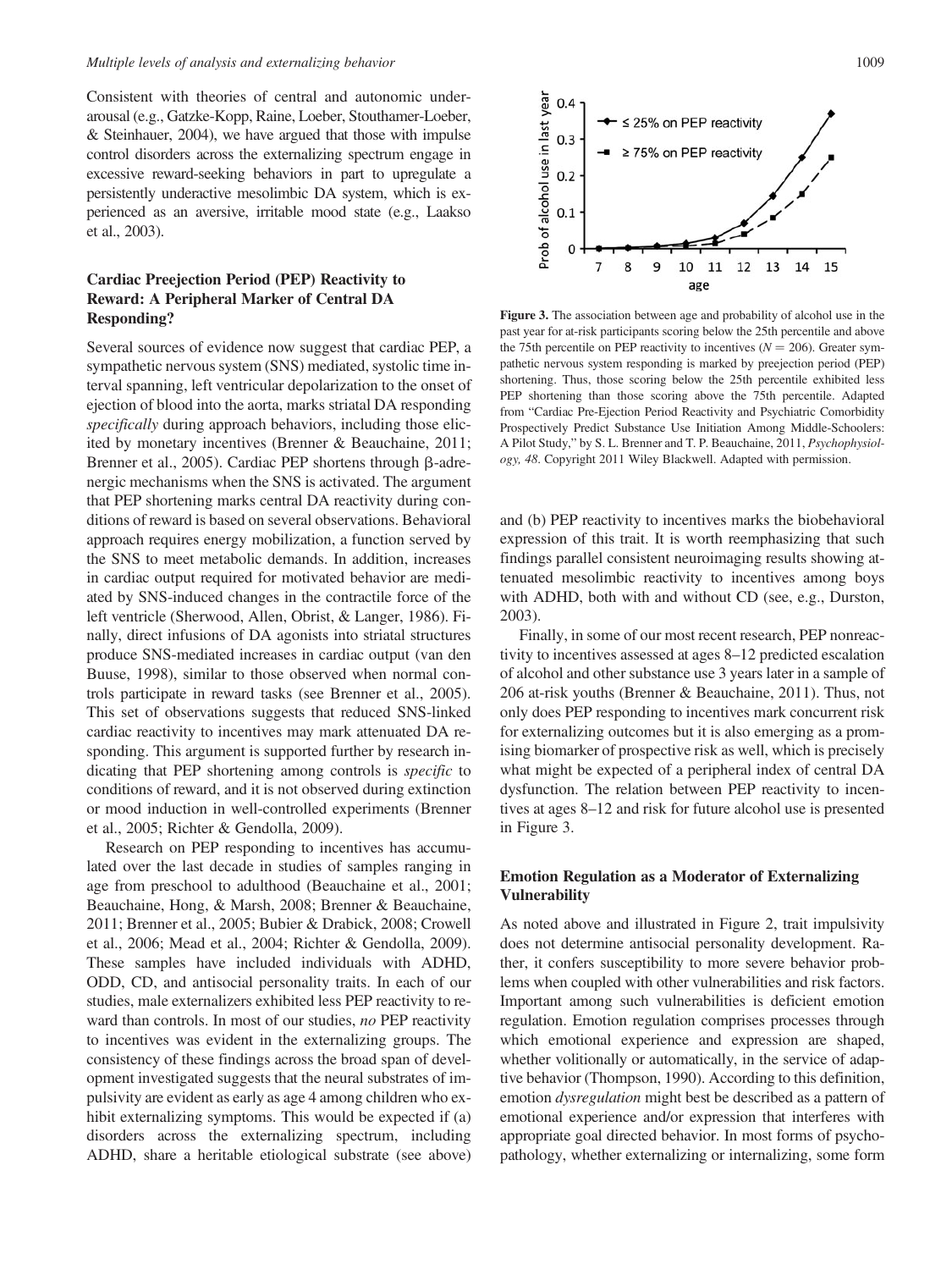of negative emotion (sadness, panic, rage, anxiety) is experienced either too intensely or too enduringly to be adaptive (Beauchaine et al., 2007). Emotion dysregulation is therefore a broad rather than specific risk factor for psychopathology (see Beauchaine, 2001; Beauchaine et al., 2007).

Much has been learned about the CNS substrates of emotion regulation in the past two decades. Neural structures that subserve emotion regulation include the amygdala, the septohippocampal system, and the ventromedial prefrontal cortex (vmPFC; see Beauchaine et al., 2011; Goldsmith, Pollak, & Davidson, 2008). The vmPFC in particular inhibits amygdala activation when negative emotions are suppressed volitionally. It is important that lesions to the vmPFC impair ANS responses to emotional stimuli (Verbane & Owens, 1998). Elegant theoretical models have also been articulated regarding the modulatory functions of certain brainstem nuclei, particularly the nucleus ambiguous, on emotional experience and expression (see Porges, 1995, 2001, 2003, 2007). These nuclei serve as final common pathways via the vagus nerve from the CNS to the cardiovascular system.

## Respiratory Sinus Arrhythmia (RSA) and Emotion Regulation

In his polyvagal theory, Porges (1995, 2001, 2003, 2007) argues that dynamic regulation of autonomic reactivity is a phylogenic precondition of social affiliation and is therefore a function of lower brain networks that are evolutionarily old and structurally similar across mammalian species, including primates. These brain networks exert inhibitory peripheral control over target organs through the parasympathetic nervous system (PNS). Inhibition of cardiac function in particular is exerted via the PNS through the vagus (10th cranial) nerve. In the past decade, it has become increasingly clear that emotion regulation capabilities are marked by vagal efference to the heart, which can be quantified by RSA oscillatory increases and decreases in heart rate across the respiratory cycle (see Beauchaine, 2001; Beauchaine et al., 2007; Porges, 1995, 2007). Rigorous experimental work shows that under appropriate stimulus conditions, RSA indexes neural traffic through the vagus nerve (see Ritz, 2009), which provides a physiological mechanism for rapid acceleration and deceleration of cardiac output in response to environmental (including social) demands (Porges, 1995). Since publication of Porges' (1995) polyvagal theory, a consistent body of research has emerged linking deficiencies in RSA to emotion dysregulation and various forms of psychopathology (see, e.g., Ahs, Sollers, Furmark, Fredrikson, & Thayer, 2009; Asmundson & Stein, 1994; Beauchaine, 2001, 2012; Beauchaine et al., 2001, 2007; Crowell et al., 2005, 2006; Hastings et al., 2008; Neuhaus, Beauchaine, & Bernier, 2011; Porges, 2007; Rottenberg, 2007; Rottenberg, Salomon, Gross, & Gotlib, 2005; Rottenberg, Wilhelm, Gross, & Gotlib, 2002; Thayer, Friedman, & Borkovec, 1996; Vasilev, Crowell, Beauchaine, Mead, & Gatzke-Kopp, 2009). As we have reviewed elsewhere, low

baseline RSA and/or excessive RSA withdrawal in response to emotionally evocative stimuli have been linked to conduct problems, trait hostility, eating disorders, anxiety disorders, depression, and panic, among other adverse outcomes (see Beauchaine, 2001).

Although some have suggested that impulsivity is a direct manifestation of emotion dysregulation, the two traits derive from very different etiological and neural substrates, as reviewed above. Moreover, behavioral genetics studies indicate that impulsivity is almost entirely heritable (e.g., Willcutt, in press), whereas individual differences in RSA are determined by both heredity and the environment (e.g., Kupper et al., 2005). Experimental research also indicates that emotion dysregulation, which is marked by low RSA and excessive RSA reactivity, is largely socialized within families (Beauchaine et al., 2007, 2009; Crowell et al., in press; Snyder, Edwards, McGraw, Kilgore, & Holton, 1994; Snyder et al., 1997). Accordingly, impulsivity and emotion regulation are represented as distinct behavioral constructs in Figures 1 and 2. In order to assess both impulsivity and emotion regulation at the autonomic level, in addition to collecting PEP reactivity to incentives, we also assess RSA both at baseline and in response to emotionally evocative (usually sadness-inducing) stimuli. It is interesting that in contrast to attenuated PEP reactivity to reward, which is evident as early as age 4 (see above), attenuated baseline RSA and excessive RSA withdrawal to emotion evocation are only observed among older conduct-disordered middle schoolers and adolescents (Beauchaine et al., 2001; Beauchaine, Hong, et al., 2008; Mead et al., 2004). Neither RSA nor RSA reactivity discriminate externalizing preschoolers with ADHD and ODD from controls (Crowell et al., 2006).

At first we found this perplexing because preschool children with ADHD and ODD are at high risk for later conduct problems and delinquency (Campbell et al., 2000). However, we now believe the distinction may have important implications for understanding the developmental progression of externalizing behavior. About 50% of preschool children with ADHD never develop more serious externalizing conduct (see above). It is important that emotion regulation is undergoing critical development across this age range (see, e.g., Cole & Hall, 2008; Cole, Martin, & Dennis, 2004), and differences in RSA (a peripheral biomarker of emotion regulation; see above) appear to emerge over time between children who develop versus fail to develop effective emotion regulation skills (Derbidge, Beauchaine, & Mead, 2011). This interpretation is consistent with research demonstrating that ADHD progresses to more serious conduct problems only among children within families where emotional lability is negatively reinforced (e.g., Patterson, DeGarmo, & Knutson, 2000). Accordingly, our current thinking is that impulsivity may be "regulated," expressed as pure ADHD, or "dysregulated," expressed as more serious externalizing outcomes, depending on emotion regulation strategies that are socialized through recurring parent–child interactions (Beauchaine et al., 2010). In the case of externalizing preschoolers, it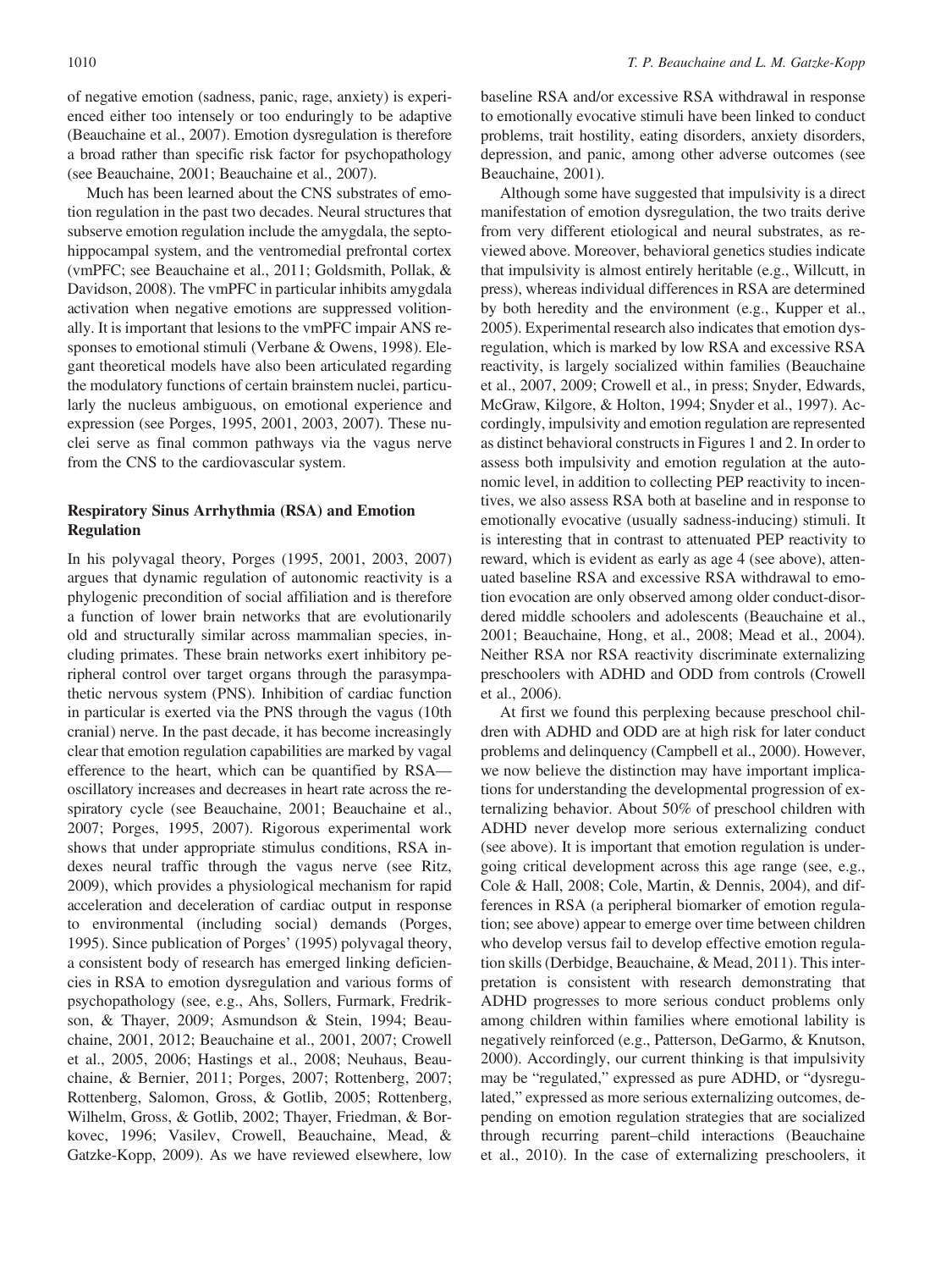may be too soon for familial negative reinforcement processes to have fully shaped emotional lability, with consequential deficiencies in RSA (see Beauchaine et al., 2007). We have also found that adolescents characterized only by ADHD demonstrate less extreme RSA withdrawal to emotion evocation than adolescents with both ADHD and CD (Beauchaine et al., 2001). In contrast, adolescents with only ADHD do not differ from those with ADHD and CD on neural measures of reward reactivity (Gatzke-Kopp et al., 2009). Taken together, this line of research supports the notion that trait impulsivity, which is derived from CNS deficiencies in reward processing, represents a core component of externalizing vulnerability, yet acquired deficiencies in emotion regulation facilitate progression along the externalizing spectrum.

This research highlights the benefits of considering transactional relations between biological vulnerabilities and contextual risk, rather than viewing each as independent contributors to adversity. Only by conceptualizing our work within a broad developmental model, which capitalizes on research conducted at one level of analysis (i.e., family socialization processes) to inform the interpretation of research conducted at another level of analysis (i.e., biological), do we gain a more comprehensive understanding of emerging psychopathology.

Our work with adolescent girls at risk for borderline personality development also demonstrates the need to account for interactions between biological vulnerabilities and familial risk factors in predicting behavioral adjustment. For example, among self-injuring adolescent girls, we uncovered a significant interaction between platelet serotonin and the quality of dyadic discussions with mothers in predicting self-harm, including cutting, overdoses, and suicide attempts (see Crowell, Beauchaine, McCauley, et al., 2008; Crowell, Beauchaine, & Lenzenweger, 2008; Crowell et al., 2005). Girls with low levels of peripheral serotonin tended toward selfharm regardless of dyadic negativity with their mothers. However, girls with high peripheral serotonin were only at risk when dyadic interactions were highly negative. It is important that dyadic negativity and platelet serotonin levels were unrelated and accounted for only 23% and 3% of the variance in self-harm behaviors, respectively. Yet in conducting our research across multiple levels of analysis by including a Serotonin-Dyadic Negativity interaction term into the model, we accounted for an astounding 64% of the variance in self-harm. Had we measured only dyadic negativity, we would have vastly underestimated its importance in predicting self-harm. Had we measured only platelet serotonin, we would have concluded it was unrelated to self-harm. We showed more recently that (a) self-injuring and non-selfinjuring girls with equivalent levels of depression are differentiated from one another by electrodermal responding (Crowell et al., 2012), a peripheral biomarker of trait impulsivity (low responding)/trait anxiety (high responding; see Beauchaine et al., 2001; Katkin, 1965), and (b) self-injuring girls' RSA reactivity and parental invalidation of their emotions interact to predict self-harm (Crowell, Beauchaine, Potapova, et al., in press). In cases such as these, where important endogenous and exogenous influences on emergent psychopathology interact across levels of analysis, failure to capture their conjoint effects leads us to incorrect conclusions about etiology and can have detrimental effects on the development of appropriately targeted interventions (see also Beauchaine et al., 2010; Beauchaine, Neuhaus, et al., 2008).

#### RSA as a Moderator of Externalizing Vulnerability

Given that emotion dysregulation and associated RSA deficiencies confer risk for psychopathology, especially among impulsive children and adolescents, well-socialized emotion regulation skills, reflected both behaviorally and in high RSA, should *buffer* children from some of the adverse effects of trait impulsivity. Our research demonstrated the buffering effects of RSA on the relations between paternal ASPD and adolescent conduct problems (Shannon et al., 2007). Children with low baseline RSA tend toward conduct problems regardless of paternal ASPD symptoms, whereas children high in RSA are partially protected from their father's antisociality. Moreover, an accumulating literature links high RSA to children's positive adjustment in the face of diverse familial risk factors for psychopathology, including interparental conflict, parental drinking, and parental divorce (El-Sheikh, 2005; El-Sheikh, Harger, & Whitson, 2001; Katz & Gottman, 1995).

#### The Importance of Stimulus Conditions

It is common for social scientists to misguidedly equate behavioral constructs and behavioral traits such as impulsivity with psychophysiological markers such as cardiac PEP. When this error is made, we expect the biological marker, in this case PEP, to discriminate between impulsive and nonimpulsive children, regardless of stimulus conditions (Beauchaine, 2009). Yet our data indicate clearly that PEP reactivity is not observed during extinction or emotion evocation in impulsive individuals or controls. Instead, it is only during reward that consistent group differences emerge (see Brenner & Beauchaine, 2011; Brenner et al., 2005). Our choice to use stimulus conditions of reward to assess PEP responding as a marker of central DA responding/impulsivity is based on strong theoretical considerations regarding the function of SNS-linked cardiac reactivity during approach behaviors, as explained in detail above (Beauchaine, 2001; Beauchaine et al., 2001, 2007). The same argument applies to RSA reactivity as a marker of emotion dysregulation and emotional lability (see also Hastings et al., 2008). Here, we expect maximal differentiation between emotionally dysregulated individuals and controls during conditions of emotion evocation, not during conditions of reward. Our data outlined above support this supposition. Nevertheless, behavioral scientists continue to expect group differences in psychophysiological markers across all of their stimulus conditions. When they do not, null findings are interpreted as either failures to replicate or, worse yet, as nonexistence of links between biological sys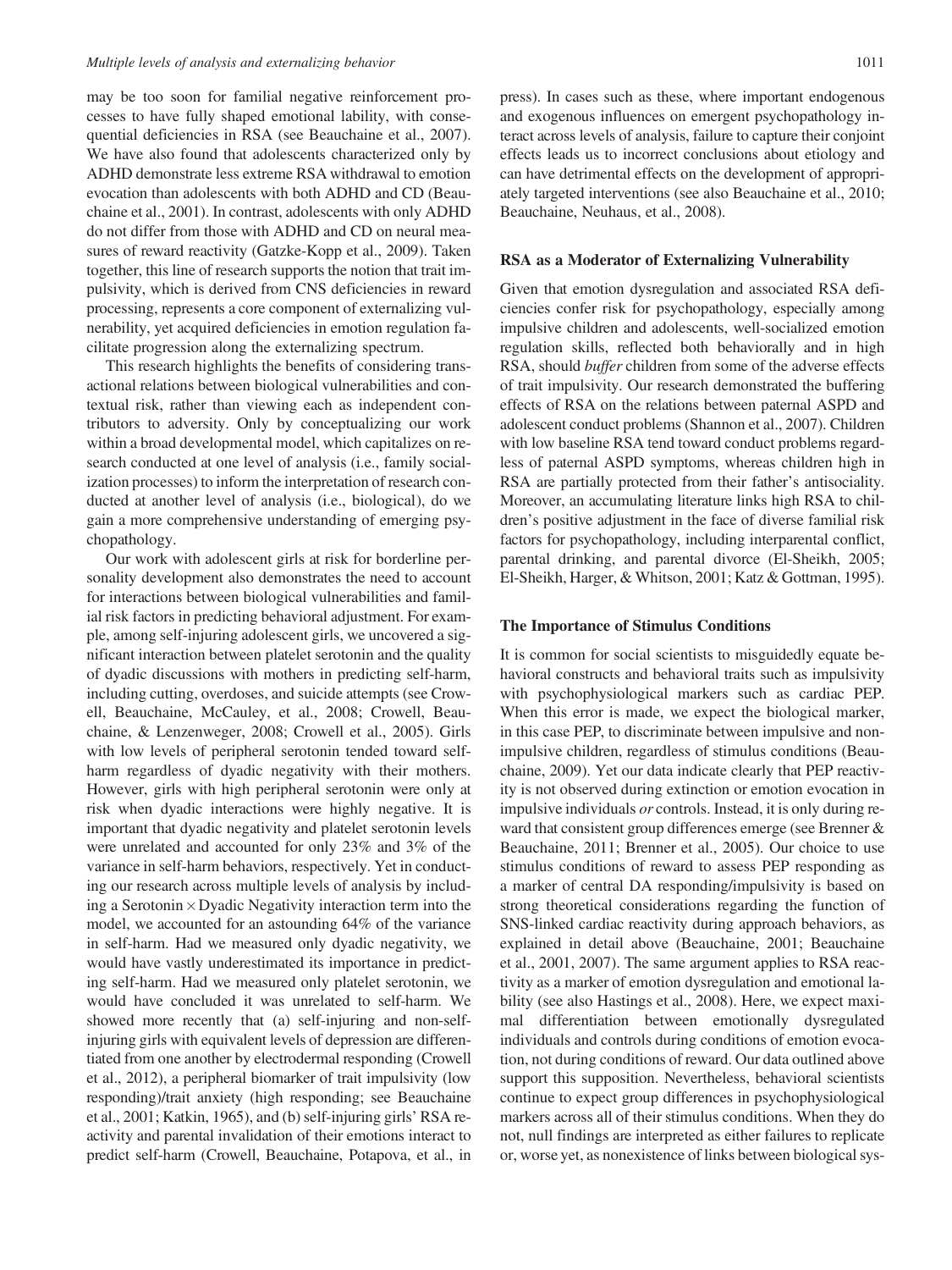tems important to self-regulation and the behavioral traits they subserve. Thus, atheoretical choices of stimulus conditions lead not only to confusion in the literature (Beauchaine, 2009) but also to incorrect conclusions about the influences of variables across levels of analysis. We should therefore select our stimuli carefully, based on specific links between physiological processes and behavioral outcomes that we seek to study (see also Cole et al., 2004; Goldsmith & Davidson, 2004).

## Neuroimaging and Trait Impulsivity Among Adolescents

Although our research using PEP as a peripheral biomarker of central DA responding to reward is grounded strongly in theory and has advanced our understanding of the neurobiology of trait impulsivity, it is obviously advantageous to assess neural reactivity more directly when possible. Accordingly, we have used magnetic resonance imaging to evaluate the links between both brain function and brain structure in theoretically relevant regions of interest (ROIs) during specific stimulus conditions, including reward and extinction, among adolescents, who find it easier than young children to endure 1-hr experimental sessions (structural  $+$  functional) without excessive movement. From this work, several new findings linking brain structure and function to externalizing outcomes deserve consideration.

First, ADHD adolescents, with and without comorbid CD, differ in anterior cingulate cortex (ACC) activation during extinction of previously rewarded behaviors (Gatzke-Kopp et al., 2009). As expected, controls recruit striatal regions when responding to reward, but they shift neural activity forward to the ACC when reward is removed. This is consistent with the role of the ACC in error monitoring and decision making (see Holroyd & Coles, 2002). Put simply, the ACC helps us detect changing reinforcement contingencies, providing for appropriate adjustment of behavior to new stimulus conditions (among other functions). In contrast to controls, boys with externalizing behavior disorders show no shift forward in neural reactivity from striatal regions to the ACC when reward ceases.

This work is important because it extends our understanding of associative learning processes, including those invoked by reward, across distributed neural networks that span functional levels of analysis. Complex behavioral traits such as trait impulsivity and emotion regulation typically do not derive from single source nuclei but rather from interactions between integrated brain networks (see Goldsmith & Davidson, 2004; Goldsmith et al., 2008). Consistent with this perspective, we have also identified both top-down and bottom-up deficiencies in functional connectivity between striatal regions and the ACC among externalizing adolescents (Shannon et al., 2009). Thus, not only is the ACC underactive among boys with ADHD and/or CD during extinction, but also patterns of neural communication between the ACC and phylogenically older brain structures implicated in reward responding appear to be compromised.

We have also found structural irregularities in mesolimbic ROIs associated with reward processing (see above), septohippocampal ROIs associated with trait anxiety (see Gray & McNaughton, 2000), and anterior cingulate ROIs associated with error monitoring/decision making (see above) among boys with externalizing behavior disorders (Sauder, Beauchaine, Gatzke-Kopp, Shannon, & Aylward, in press). Perhaps it is more important that none of these findings were expressed as main effects. Rather, Externalizing × Internalizing Symptom interactions accounted for individual differences in gray matter density in each region, whereby boys with ADHD/CD and comorbid internalizing symptoms showed smaller reductions in gray matter than individuals with externalizing psychopathology alone. Externalizing boys with comorbid anxiety/depression showed gray matter densities that were similar to those of controls. In contrast, boys with externalizing symptoms alone showed the largest reductions in gray matter in each region. These findings may indicate a neural substrate of long-noted behavioral protective effects of anxiety among children with externalizing disorders. In brief, symptoms of anxiety predict better response to certain treatments among children with ADHD and CD (Jensen et al., 2001) and externalizing youth with comorbid anxiety are less aggressive, regarded less negatively by peers, and experience fewer police contacts than youth with CD alone (Walker et al., 1991). Our findings indicate neuroanatomical correlates of these protective effects among externalizing youth, providing cross levels of analysis support for theoretical models in which trait anxiety dampens excessive approach behaviors, including aggression (e.g., Beauchaine, 2001).

# Dissociation of Expressive and Psychophysiological Responding to Emotion Evocation and Conduct Problems

In addition to our extensive work on transactional models of emerging antisocial and borderline traits (see above; Beauchaine et al., 2009; Crowell et al., 2009; Gatzke-Kopp, 2011), we have also conducted multiple levels of analysis research evaluating desynchrony of expressive and psychophysiological responses to emotion-eliciting stimuli among boys with conduct problems (Marsh, Beauchaine, & Williams, 2008). In this work, we evaluated time-linked correspondence of sad facial expressions and autonomic reactivity while boys with CD and controls watched an empathy-eliciting film. As expected following from contemporary models of both empathy and emotional responding more broadly (e.g., Eisenberg & Eggum, 2009), controls exhibited synchrony between sad facial expressions and autonomic reactivity, as indexed by reduced SNS (lower skin conductance level, lengthened cardiac PEP) and increased PNS (higher RSA) activity. In contrast, even though boys with CD exhibited equivalent levels of facial sadness compared to controls, no correspondence between these expres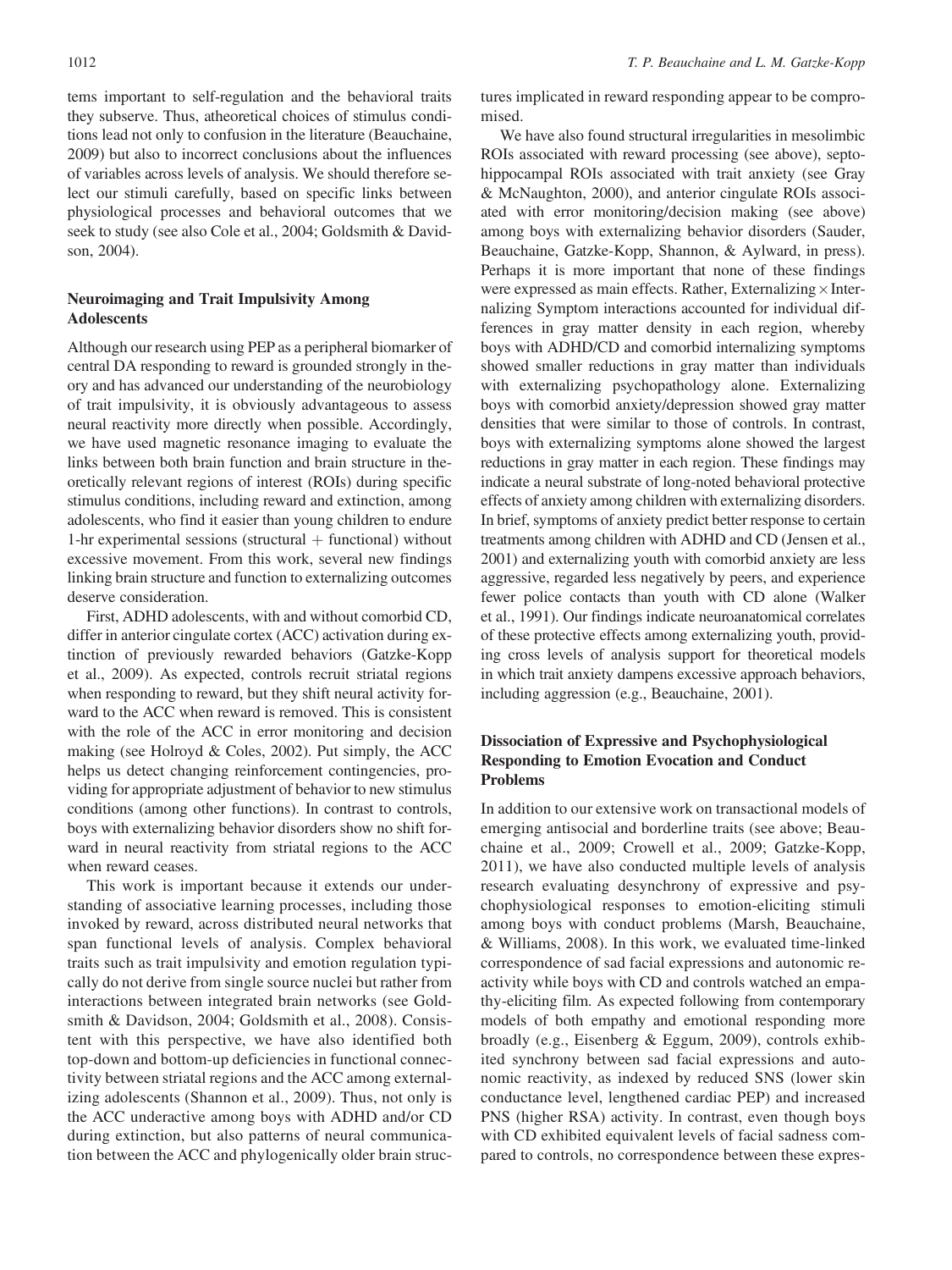sions and measures of autonomic reactivity was observed (see Figure 4). Moreover, lower correspondence between facial expressions and PEP reactivity predicted externalizing symptom severity.



Figure 4. The associations among (top) facial expressions of sadness and skin conductance level (SCL), (middle) preejection period (PEP), and (bottom) respiratory sinus arrhythmia (RSA) for (dashed lines) boys with disruptive behavior disorders and (solid lines) controls. Facial sadness ranged from 0 (no sadness) to 3 (highest level of sadness) for SCL and from 0 (no sadness) to 6 (highest level of sadness) for PEP and RSA because of the different temporal resolutions of measures. Adapted from "Dissociation of Sad Facial Expressions and Autonomic Nervous System Responding in Boys With Disruptive Behavior Disorders," by P. Marsh, T. P. Beauchaine, and B. Williams, 2008, Psychophysiology, 45. Copyright 2008 Wiley Blackwell. Adapted with permission.

Taken together, these results highlight the need to evaluate a broadened range of emotional response systems than is typically examined in studies focused on either psychophysiological or expressive components of emotional responding. By considering multiple response systems, we discriminated between boys with behavior problems and their peers. Had we examined any particular emotional response system in isolation, these patterns would not have been evident.

## Sex Differences in the Development of Antisocial Behavior

As outlined in detail above, the trajectory followed by most males who develop ASPD is well characterized, with rich specification of transactional relations among susceptibility variables including genes, psychobiological processes, familial socialization mechanisms, peer influences, and cultural factors. In contrast, efforts to delineate developmental pathways to and transactional models of externalizing conduct among females are much more recent (e.g., Crowell at al., 2009). Among these, we articulated a shared liability model of antisocial and borderline personality development in which inherited impulsivity interacts with environmental risk factors to confer differential risk for impulsive aggression and mood lability among males versus impulsive self-injury and mood lability among females (Beauchaine et al., 2009). Although full articulation of our shared liability model is beyond the scope of this paper, it follows from observations that ASPD and BPD (a) are often experienced among male and female offspring, respectively, from the same families (Goldman, D'Angelo, & DeMaso, 1993); (b) are often comorbid in clinical samples (Becker, McGlashan, & Grilo, 2006); (c) are both defined largely by impulse control problems (Paris, 1997); (d) carry significant risk for depression and suicide (American Psychiatric Association, 2000); and (e) are often characterized by traumatic experiences early in childhood (Lyons-Ruth, 2008; Norden, Klein, Donaldson, Pepper, & Klein, 1995). Furthermore, ASPD and BPD share several susceptibility genes (see Beauchaine et al., 2009), and similar socialization mechanisms of emotional lability have been observed in the families of those with the disorders (e.g., Crowell et al., in press; Patterson et al., 2000). Accordingly, in recent years we have conceptualized antisocial and borderline personality development as multifinal outcomes of parallel etiologies. However, much work remains before models of borderline personality development reach the level of specification seen in contemporary models of antisocial personality development, as described above.

## Future Directions in Work on Biology  $\times$  Environment Interactions

Following from our discussion thus far, it has become increasingly clear that certain biological vulnerabilities interact with contextual risk to potentiate psychopathology (see also Bubier, Drabick, & Breiner, 2009). In addition to psycho-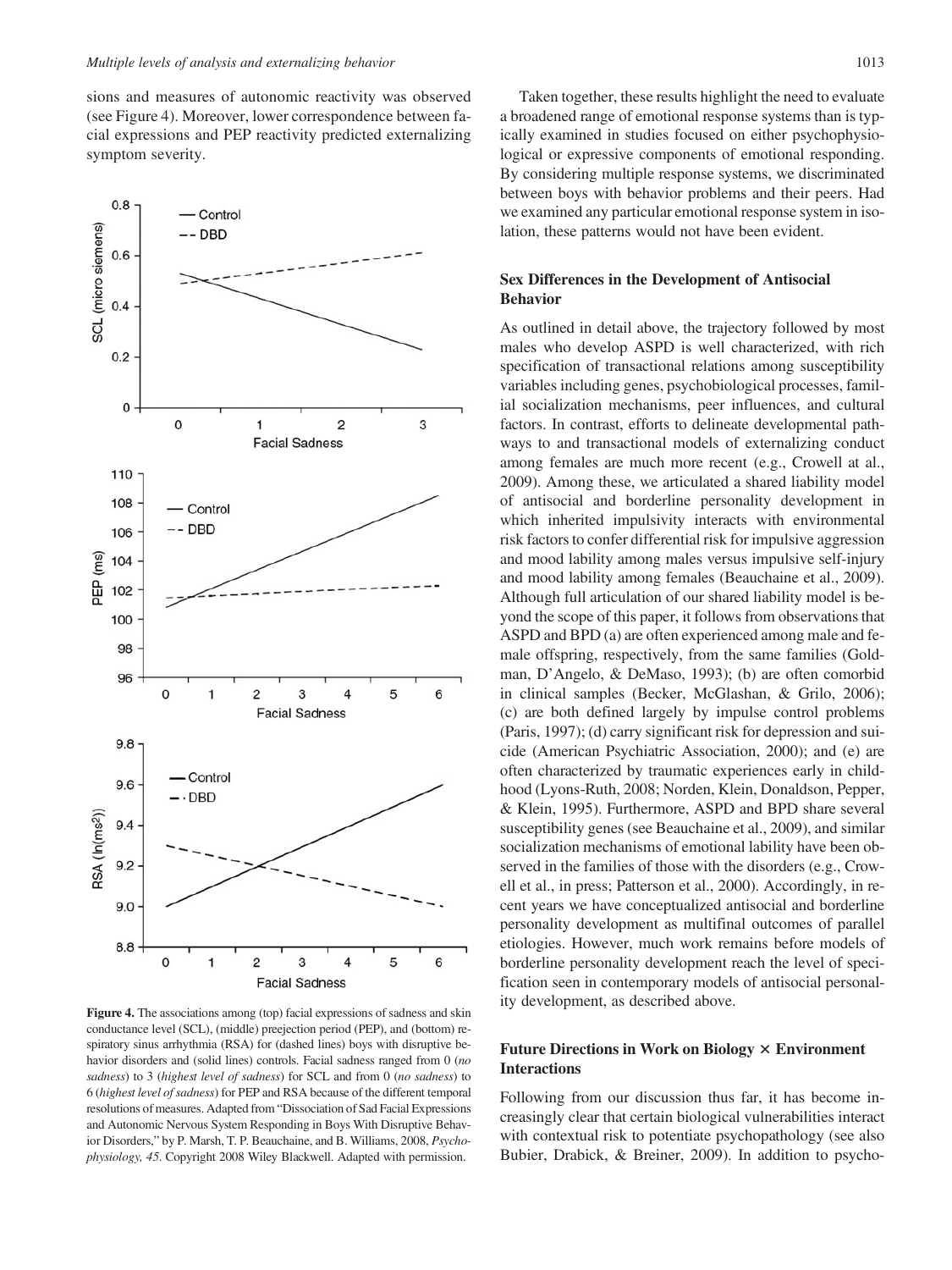physiological markers of vulnerability, several recent Gene $\times$ Environment interactions have been reported in the etiology of externalizing behavior disorders, particularly among males. The most renowned of these was reported by Caspi et al. (2002), who found an interaction between child maltreatment and a polymorphism in the monoamine oxidase A (MAOA) gene in predicting antisocial behavior. Males who experienced maltreatment *and* inherited the low *MAOA* activity genotype were at far greater risk of developing antisocial behavior than those who experienced maltreatment but did not inherit the low MAOA activity genotype.

Despite the importance of such Gene $\times$ Environment interaction studies in elucidating the effects of context in the expression of behavioral phenotypes (see also Gottlieb, 1998), the model illustrated in Figure 2 identifies a large conceptual distance between any single vulnerability (including molecular genetic) identified in the upper portion of the hourglass and any single behavioral outcome identified in the lower portion of the hourglass. As a result, associations between genetic variation and behavioral outcomes are difficult to identify and notoriously inconsistent across attempts to replicate. In contrast, biological processes, which more proximally mark current neuropsychological function (see Beauchaine, 2009), may offer a more useful level of analysis for considering how vulnerabilities interact with environments (Crowell, Beauchaine, et al., 2008; Raine, 2002). Nonheritable biological vulnerabilities including those incurred by epigentic changes to genome structure, allostatic changes in the operating ranges of vital biological systems, and other influences (see Beauchaine et al., 2011; Gatzke-Kopp, 2011), can lead to similar neurobiological function (see above). Thus, when recruiting participants based on psychopathological or other behavioral traits, vast heterogeneity in etiological risk always weakens our ability to detect effects of particular genes, despite the possibility that the gene has a strong influential effect on a subset of the participants in the sample. Similarly, the selection of participants based on the possession of specific allelic variants may mark only weak effects on complex psychological outcomes (see Gottlieb, 1998) because of the vast number of intervening contextual factors that affect emerging phenotypes. Therefore, (a) maximum homogeneity of trait vulnerabilities for externalizing behavior are most likely to be found at the neural level (although this in no way precludes the potential for etiological hetereogeneity at the neural level; see Gatzke-Kopp et al., 2012 [this issue]) and (b) research including variables spanning the greatest conceptual distance in Figure 2 will be propelled by the application of detailed theoretical models that help bridge large developmental gaps.

Multiple levels of analysis research is also important because biological vulnerabilities and environmental risk factors are often synergistic rather than additive in conferring susceptibility to psychopathology (Crowell, Beauchaine, et al., 2008; Raine, 2002). Significant Biology × Environment interactions are often observed in cases where each variable in isolation evidences only a weak association if any with outcome (Beauchaine, Hinshaw, et al., 2008). As we describe above, for example, in a recent study of biological and behavioral correlates of self-injury among adolescent females, a Peripheral Serotonin × Dyadic Negativity interaction accounted for 64% of the variance in self-injurious behaviors, including suicide attempts, even though the combined main effects accounted for only about 25% of the variance in the same outcome (Crowell, Beauchaine, McCauley, et al., 2008). Similarly, in the Caspi et al. (2002) study described above, the MAOA genotype explained less than 1% of the variance in antisocial behavior. However, the joint effects of maltreatment and genotype explained about 65%. Had only main effects been assessed, the authors would have incorrectly concluded that the MAOA genotype was unrelated to antisocial behavior and only maltreatment mattered.

In addition to such moderating effects, mediational models linking genes, neural responses, and behavior are now emerging. Although it is now well understood that genes do not affect behavior directly (see, e.g., Beauchaine, Hinshaw, et al., 2008), only recently have direct meditational models begun to be tested to establish specific gene  $\rightarrow$  brain  $\rightarrow$  behavior mechanisms. In one such example, Buckholtz et al. (2008) recently reported that stronger neural coupling between the amygdala and vmPFC mediated links between MAOA polymorphisms and personality. Mediational models specifying neural processes through which genes affect behavior are a critical scientific development. Such models take us one step closer to understanding the overwhelming complexities and trajectories of behavioral dysfunction illustrated in Figure 2. Specification of causal pathways through which genes affect behavior holds promise to answer critical questions that behavioral scientists have been pondering for generations.

#### Concluding Remarks

In this article, we summarized our thinking about how trait impulsivity may be amplified or attenuated across development by socialization mechanisms that occur within families. As noted, this work may have implications for the development of more effective prevention and intervention strategies (see also Beauchaine, Neuhaus, et al., 2008). Our developmental model implies that interventions that focus on teaching strong emotion regulation skills to impulsive children and their parents may prevent the development of conduct problems and borderline traits as children mature. Such interventions already appear to be effective among externalizing children (see, e.g., Beauchaine et al., 2005), even preschoolers (Webster-Stratton et al., 2011a, 2011b).

It is important that our work also illustrates the potential weaknesses of interventions that target single environmental processes. Our broadened conceptual model outlined in Figure 2 emphasizes the importance of carefully considering individual-level vulnerability in susceptibility to psychopathology. Although extensive research has documented mechanisms through which peer interactions promote deviance (e.g., Dish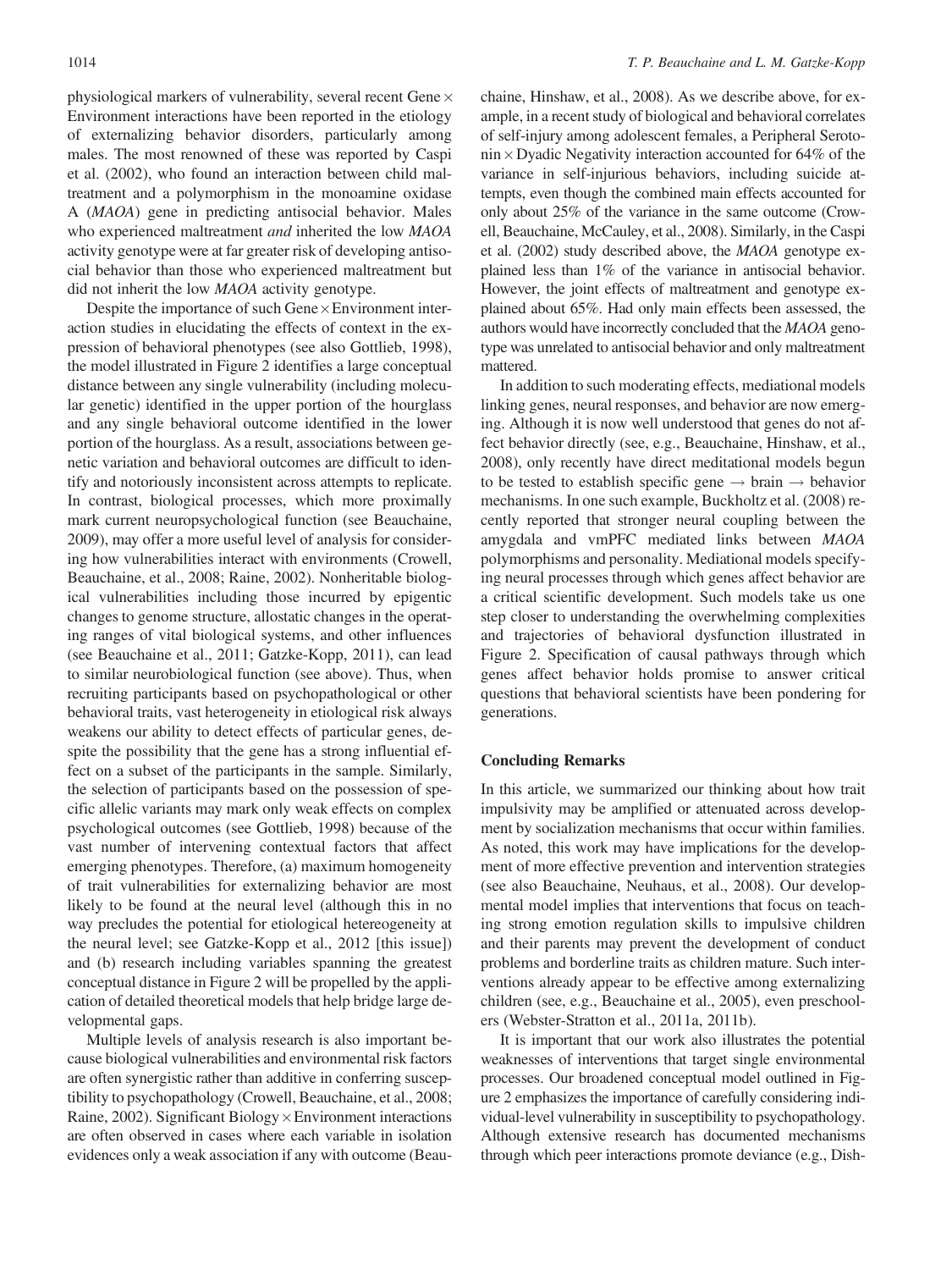ion et al., 1999), which has important implications for treatment, broadened conceptualizations of antisocial personality development indicate the selectivity of this risk factor for specific individuals. Although prevention programs aimed at altering deviant peer processes may reduce probabilistic risk for exacerbation of externalizing symptoms, these programs do not alter individual vulnerability and may therefore not affect the development of other externalizing behaviors, such as future

#### References

- Achenbach, T. (1974). Developmental psychopathology. New York: Ronald Press.
- Achenbach, T. M., & Edelbrock, C. S. (1991). Manual for the Child Behavior Checklist/4–18 and 1991 profile. Burlington, VT: University of Vermont, Department of Psychiatry.
- Ahs, F., Sollers., J. J., III, Furmark, T., Fredrikson, M., & Thayer, J. F. (2009). High-frequency heart rate variability and cortico-striatal activity in men and women with social phobia. NeuroImage, 47, 815–820.
- Ainslie, G. (1975). Specious reward: A behavioral theory of impulsiveness and impulse control. Psychological Bulletin, 82, 463–496.
- American Psychiatric Association. (1980). Diagnostic and statistical manual of mental disorders (3rd ed.). Washington, DC: Author.
- American Psychiatric Association. (1987). Diagnostic and statistical manual of mental disorders (3rd ed., rev.). Washington, DC: Author.
- American Psychiatric Association. (1994). Diagnostic and statistical manual of mental disorders (4th ed.). Washington, DC: Author.
- American Psychiatric Association. (2000). Diagnostic and statistical manual of mental disorders (4th ed., text revision). Washington, DC: Author.
- Asmundson, G. J., & Stein, M. B. (1994). Vagal attenuation in panic disorder: An assessment of parasympathetic nervous system function and subjective reactivity to respiratory manipulations. Psychosomatic Medicine, 56, 187–193.
- Avila, C., Cuenca, I., Félix, V., Parcet, M. A., & Miranda, A. (2004). Measuring impulsivity in school-aged boys and examining its relationship with ADHD and ODD ratings. Journal of Abnormal Child Psychology, 32, 295–304.
- Beauchaine, T. P. (2001). Vagal tone, development, and Gray's motivational theory: Toward an integrated model of autonomic nervous system functioning in psychopathology. Development and Psychopathology, 13, 183–214.
- Beauchaine, T. P. (2009). The role of biomarkers and endophenotypes in prevention and treatment of psychopathological disorders. Biomarkers in Medicine, 3, 1–3.
- Beauchaine, T. P. (2012). Physiological markers of emotional and behavioral dysregulation in externalizing psychopathology. Monographs of the Society for Research in Child Development, 77, 79–86.
- Beauchaine, T. P., Gartner, J., & Hagen, B. (2000). Comorbid depression and heart rate variability as predictors of aggressive and hyperactive symptom responsiveness during inpatient treatment of conduct-disordered, ADHD boys. Aggressive Behavior, 26, 425–441.
- Beauchaine, T. P., Gatzke-Kopp, L., & Mead, H. K. (2007). Polyvagal theory and developmental psychopathology: Emotion dysregulation and conduct problems from preschool to adolescence. *Biological Psychology*, 74, 174–184.
- Beauchaine, T. P., Hinshaw, S. P., & Gatzke-Kopp, L. M. (2008). Genetic and environmental influences on behavior. In T. P. Beauchaine & S. P. Hinshaw (Eds.), Child and adolescent psychopathology (pp. 129–156). Hoboken, NJ: Wiley.
- Beauchaine, T. P., Hinshaw, S. P., & Pang, K. (2010). Comorbidity of attention-deficit/hyperactivity disorder and early-onset conduct disorder: Biological, environmental, and developmental mechanisms. Clinical Psychology: Science and Practice, 17, 327–336.
- Beauchaine, T. P., Hong, J., & Marsh, P. (2008). Sex differences in autonomic correlates of conduct problems and aggression. Journal of the American Academy of Child & Adolescent Psychiatry, 47, 788–796.
- Beauchaine, T. P., Katkin, E. S., Strassberg, Z., & Snarr, J. (2001). Disinhibitory psychopathology in male adolescents: Discriminating conduct disorder from attention-deficit/hyperactivity disorder through concurrent assessment of multiple autonomic states. Journal of Abnormal Psychology, 110, 610–624.

drinking (see, e.g., Brenner & Beauchaine, 2011). Through careful use of ANS and CNS markers we are learning increasingly more about the brain bases of behavior and behavioral change. We believe that studying the emergence of externalizing psychopathology across multiple levels of analysis will prove critical in furthering our understanding and in formulating better targeted and therefore more effective prevention and intervention programs.

- Beauchaine, T. P., Klein, D. N., Crowell, S. E., Derbidge, C., & Gatzke-Kopp, L. M. (2009). Multifinality in the development of personality disorders: A Biology  $\times$  Sex  $\times$  Environment model of antisocial and borderline traits. Development and Psychopathology, 21, 735–770.
- Beauchaine, T. P., & Marsh, P. (2006). Taxometric methods: Enhancing early detection and prevention of psychopathology by identifying latent vulnerability traits. In D. Cicchetti & D. J. Cohen (Eds.), Developmental psychopathology (2nd ed., pp. 931–967). Hoboken, NJ: Wiley.
- Beauchaine, T. P., & Neuhaus, E. (2008). Impulsivity and vulnerability to psychopathology. In T. P. Beauchaine & S. P. Hinshaw (Eds.), Child and adolescent psychopathology (pp. 129–156). Hoboken, NJ: Wiley.
- Beauchaine, T. P., Neuhaus, E., Brenner, S. L., & Gatzke-Kopp, L. (2008). Ten good reasons to consider biological processes in prevention and intervention research. Development and Psychopathology, 20, 745–774.
- Beauchaine, T. P., Neuhaus, E., Zalewski, M., Crowell, S. E., & Potapova, N. (2011). The effects of allostatic load on neural systems subserving motivation, mood regulation, and social affiliation. Development and Psychopathology, 23, 975–999.
- Beauchaine, T. P., Webster-Stratton, C., & Reid, M. J. (2005). Mediators, moderators, and predictors of one-year outcomes among children treated for early-onset conduct problems: A latent growth curve analysis. Journal of Consulting and Clinical Psychology, 73, 371–388.
- Becker, D. F., McGlashan, T. H., & Grilo, C. M. (2006). Exploratory factor analysis of borderline personality disorder criteria in hospitalized adolescents. Comprehensive Psychiatry, 47, 99–105.
- Bleuler, M. (1963). Conception of schizophrenia within the last fifty years and today. Proceedings of the Royal Society of Medicine, 56, 945–952.
- Brenner, S. L., & Beauchaine, T. P. (2011). Cardiac pre-ejection period reactivity and psychiatric comorbidity prospectively predict substance use initiation among middle-schoolers: A pilot study. Psychophysiology, 48, 1587–1595.
- Brenner, S. L., Beauchaine, T. P., & Sylvers, P. D. (2005). A comparison of psychophysiological and self-report measures of BAS and BIS activation. Psychophysiology, 42, 108–115.
- Bubier, J., & Drabick, D. A. (2008). Affective decision-making and externalizing behaviors: The role of autonomic activity. Journal of Abnormal Child Psychology, 36, 941–953.
- Bubier, J. L., Drabick, D. A. G., & Breiner, T. (2009). Autonomic functioning moderates the relations between contextual factors and externalizing behaviors among inner-city children. Journal of Family Psychology, 23, 500–510.
- Buckholtz, J. W., Callicott, J. H., Kolachana, B., Hariri, A. R., Goldberg, T. E., Genderson, M., et al. (2008). Genetic variation in MAOA modulates ventromedial prefrontal circuitry mediating individual differences in human personality. Molecular Psychiatry, 13, 313–324.
- Bureau of Justice Statistics. (2007). Prison statistics. Retrieved June 24, 2008, from http://www.ojp.usdoj.gov/bjs/prisons.htm
- Campbell, S. B., Shaw, D. S., & Gilliom, M. (2000). Early externalizing behavior problems: Toddlers and preschoolers at risk for later maladjustment. Development and Psychopathology, 12, 467–488.
- Caspi, A., McClay, J., Moffitt, T. E., Mill, J., Martin, J., Craig, I. W., et al. (2002). Role of genotype in the cycle of violence in maltreated children. Science, 297, 851–854.
- Cicchetti, D. (1984). The emergence of developmental psychopathology. Child Development, 55, 1–7.
- Cicchetti, D. (1990). A historical perspective on the discipline of developmental psychopathology. In J. Rolf, A. Masten, D. Cicchetti, K. Nuechterlein, & S. Weintraub (Eds.), Risk and protective factors in the develop-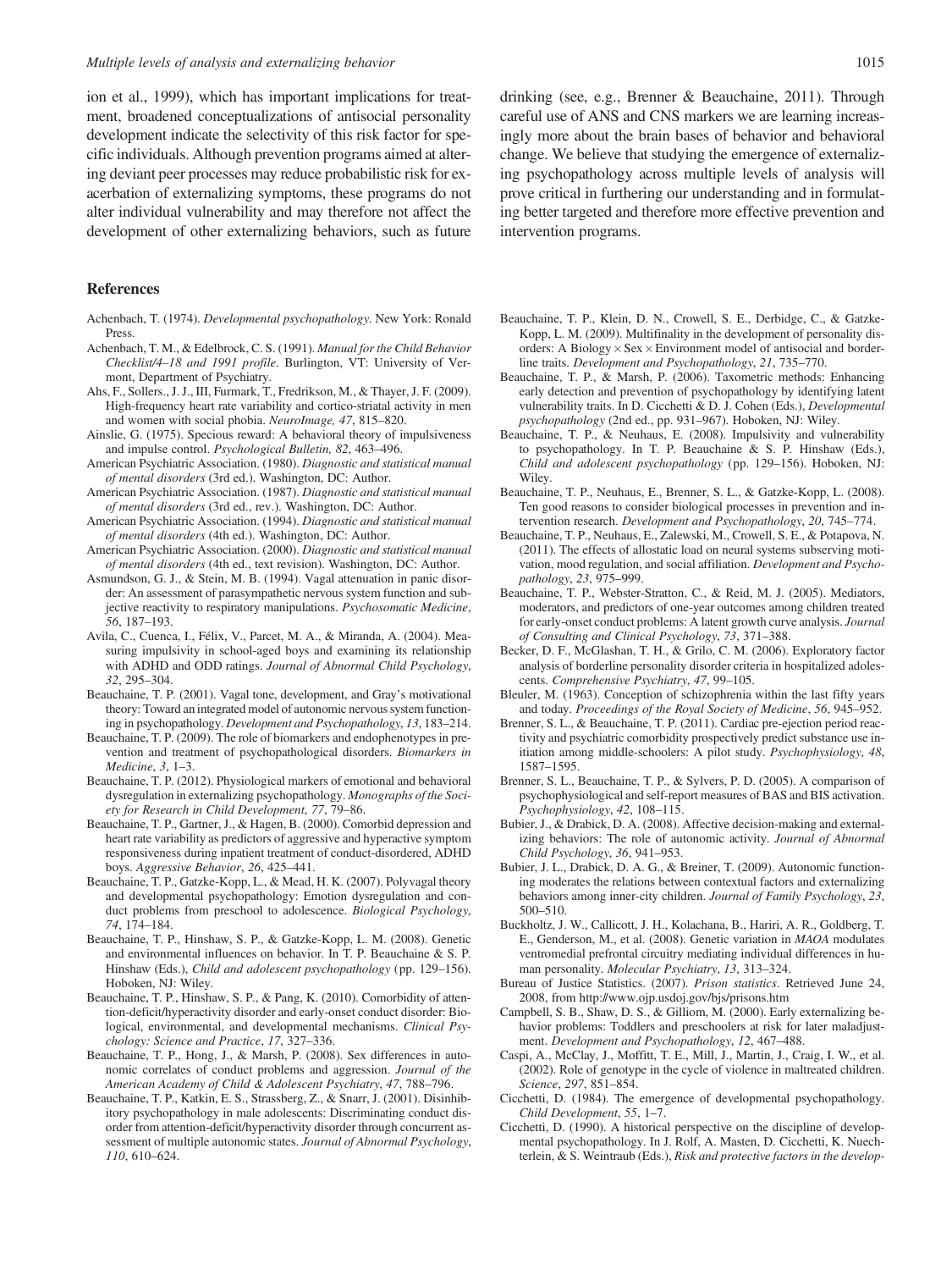ment of psychopathology (pp. 2–28). New York: Cambridge University Press.

- Cicchetti, D. (2008). A multiple-levels-of-analysis perspective on research in developmental psychopathology. In T. P. Beauchaine & S. P. Hinshaw (Eds.), Child and adolescent psychopathology (pp. 27–57). Hoboken, NJ: Wiley.
- Cicchetti, D., & Blender, J. A. (2004). A multiple-levels-of-analysis approach to the study of developmental processes in maltreated children. Proceedings of the National Academy of Sciences, 101, 17325–17326.
- Cicchetti, D., & Dawson, G. (Eds.). (2002). Multiple levels of analysis [Special Issue]. Development and Psychopathology, 14, 417–666.
- Cicchetti, D., & Posner, M. (Eds.). (2005). Integrating cognitive and affective neuroscience and developmental psychopathology [Special Issue]. Development and Psychopathology, 17, 569–891.
- Cicchetti, D., & Toth, S. L. (1998). The development of depression in children and adolescents. American Psychologist, 53, 221–241.
- Cole, P. M., & Hall, S. E. (2008). Emotion dysregulation as a risk factor for psychopathology. In T. P. Beauchaine & S. P. Hinshaw (Eds.), Child and adolescent psychopathology (pp. 265–300). Hoboken, NJ: Wiley.
- Cole, P. M., Martin, S. E., & Dennis, T. A. (2004). Emotion regulation as a scientific construct: Methodological challenges and directions for child development research. Child Development, 75, 317–333.
- Connor, D. F. (2002). Preschool attention deficit hyperactivity disorder: A review of prevalence, diagnosis, neurobiology, and stimulant treatment. Journal of Developmental and Behavioral Pediatrics, 23, S1–S9.
- Conners, C. K., Sitarenios, G., Parker, J. D. A., & Epstein, J. N. (1998). The revised Conners' Parent Rating Scale (CPRS–R): Factor structure, reliability, and criterion validity. Journal of Abnormal Child Psychology, 26, 257–268.
- Crowell, S., Beauchaine, T. P., Gatzke-Kopp, L., Sylvers, P., Mead, H., & Chipman-Chacon, J. (2006). Autonomic correlates of attention-deficit/ hyperactivity disorder and oppositional defiant disorder in preschool children. Journal of Abnormal Psychology, 115, 174–178.
- Crowell, S. E., Beauchaine, T. P., Hsiao, R. C. J., Vasilev, C. A., Yaptangco, M., Linehan, M. M., et al. (2012). Differentiating adolescent self-injury from adolescent depression: Possible implications for borderline personality development. Journal of Abnormal Child Psychology, 40, 45–57.
- Crowell, S. E., Beauchaine, T. P., & Lenzenweger, M. F. (2008). The development of borderline personality disorder and self-injurious behavior. In T. P. Beauchaine & S. P. Hinshaw (Eds.), Child and adolescent psychopathology (pp. 510–539). Hoboken, NJ: Wiley.
- Crowell, S. E., Beauchaine, T. P., & Linehan, M. (2009). The development of borderline personality: Extending Linehan's theory. Psychological Bulletin, 135, 495–510.
- Crowell, S., Beauchaine, T. P., McCauley, E., Smith, C., Stevens, A. L., & Sylvers, P. (2005). Psychological, autonomic, and serotonergic correlates of parasuicidal behavior in adolescent girls. Development and Psychopathology, 17, 1105–1127.
- Crowell, S. E., Beauchaine, T. P., McCauley, M., Smith, C. J., Vasilev, C. A., & Stevens, A. L. (2008). Parent–child interactions, peripheral serotonin, and self-inflicted injury in adolescents. Journal of Consulting and Clinical Psychology, 76, 15–21.
- Crowell, S. E., Beauchaine, T. P., Potapova, N. V., McCauley, E., Fittleson, M., Barth, H., et al. (in press). Mechanisms of contextual risk for adolescent self injury: Emotion invalidation and conflict escalation in mother– child interactions. Journal of Clinical Child and Adolescent Psychology.
- Dawson, G. (2008). Early behavioral intervention, brain plasticity, and the prevention of autism spectrum disorder. Development and Psychopathology, 20, 775–803.
- Derbidge, C., Beauchaine, T. P., & Mead, H. K. (2011). Effects of externalizing parental risk factors on the development of autonomic response patterns in children. Poster presented at the annual meeting of the Society for Research in Psychopathology, Boston.
- Dishion, T. J., McCord, J., & Poulin, F. (1999). When interventions harm. American Psychologist, 54, 755–764.
- Durston, S. (2003). A review of the biological bases of ADHD: What have we learned from imaging studies? Mental Retardation and Developmental Disabilities Reviews, 9, 184–195.
- Eisenberg, N., & Eggum, N. D. (2009). Empathic responding: Sympathy and personal distress. In J. Decety & W. Ickes (Eds.), The social neuroscience of empathy (pp. 71–84). Cambridge, MA: MIT Press.
- El-Sheikh, M. (2005). Does poor vagal tone exacerbate child maladjustment in the context of parental problem drinking? A longitudinal examination. Journal of Abnormal Psychology, 114, 735–741.
- El-Sheikh, M., Harger, J., & Whitson, S. M. (2001). Exposure to interparental conflict and children's adjustment and physical health: The moderating role of vagal tone. Child Development, 72, 1617–1636.
- El-Sheikh, M., Kouros, C. D., Erath, S., Keller, P., Cummings, E. M., & Staton, L. (2009). Marital conflict and children's externalizing behavior: Interactions between parasympathetic and sympathetic nervous system activity. Monographs of the Society for Research in Child Development, 74(1, Serial No. 292).
- Fryer, S. L., Crocker, N. A., & Mattson, S. N. (2008). Exposure to teratogenic agents. In T. P. Beauchaine & S. P. Hinshaw (Eds.), Child and adolescent psychopathology (pp. 180–207). Hoboken, NJ: Wiley.
- Gadow, K. D., & Sprafkin, J. (1997). Child symptom inventories norms manual. Stony Brook, NY: Checkmate Plus.
- Gatzke-Kopp, L. M. (2011) The canary in the coal mine: The sensitivity of mesolimbic dopamine to environmental adversity during development. Neuroscience and Biobehavioral Reviews, 35, 794–803.
- Gatzke-Kopp, L., & Beauchaine, T. P. (2007a). Prenatal nicotine exposure and the development of conduct disorder: Direct and passive effects. Child Psychiatry and Human Development, 38, 255–269.
- Gatzke-Kopp, L., & Beauchaine, T. P. (2007b). Central nervous system substrates of impulsivity: Implications for the development of attention-deficit/hyperactivity disorder and conduct disorder. In D. Coch, G. Dawson & K. Fischer (Eds.), Human behavior, learning, and the developing brain: Atypical development (pp. 239–263). New York: Guilford Press.
- Gatzke-Kopp, L. M., Beauchaine, T. P., Shannon, K. E., Chipman, J., Fleming, A. P., Crowell, S. E., et al. (2009). Neurological correlates of reward responding in adolescents with and without externalizing behavior disorders. Journal of Abnormal Psychology, 118, 203–213.
- Gatzke-Kopp, L. M., Greenberg, M., Fortunato, C. K., & Coccia, M. A. (2012). Aggression as an equifinal outcome of distinct neurocognitive and neuroaffective processes. Development and Psychopathology, 24, 985–1002.
- Gatzke-Kopp, L. M., Raine, A., Loeber, R., Stouthamer-Loeber, M., & Steinhauer, S. R. (2004). Serious delinquent behavior, sensation seeking, and electrodermal arousal, Journal of Abnormal Child Psychology, 30, 477– 486.
- Gatzke-Kopp, L. M., & Shannon, K. E. (2008). Brain injury as a risk factor for psychopathology. In T. P. Beauchaine & S. P. Hinshaw (Eds.), Child and adolescent psychopathology (pp. 208–233). Hoboken, NJ: Wiley.
- Giancola, P. R., Peterson, J. B., & Pihl, R. O. (2006). Risk for alcoholism, antisocial behavior, and response perseveration. Journal of Clinical Psychology, 49, 423–428.
- Goldman, S. J., D'Angelo, E. J., & DeMaso, D. R. (1993). Psychopathology in the families of children and adolescents with borderline personality disorder. American Journal of Psychiatry, 150, 1832–1835.
- Goldsmith, H. H., & Davidson, R. J. (2004). Disambiguating the components of emotion regulation. Child Development, 75, 361–365.
- Goldsmith, H. H., Pollak, S. D., & Davidson, R. J. (2008). Developmental neuroscience perspectives on emotion regulation. Child Development Perspectives, 2, 132–140.
- Gottesman, I. I., & Shields, J. (1967). A polygenic theory of schizophrenia. Proceedings of the National Academy of Sciences, 58, 199–205.
- Gottlieb, G. (1998). Normally occurring environmental and behavioral influences of gene activity: From central dogma to probabilistic epigenesis. Psychological Review, 105, 192–202.
- Gray, J. A., & McNaughton, N. (2000) The neuropsychology of anxiety: An enquiry into the functions of the septo-hippocampal system (2nd ed.). New York: Oxford University Press.
- Hastings, P. D., Nuselovici, J. N., Utendale, W. T., Coutya, J., McShane, K. E., & Sullivan, C. (2008). Applying the polyvagal theory to children's emotion regulation: Social context, socialization, and adjustment. Biological Psychology, 79, 229–306.
- Hinshaw, S. P. (1994). Attention deficits and hyperactivity in children. Thousand Oaks, CA: Sage.
- Holroyd, C. B., & Coles, M. G. H. (2002). The neural basis of human error processing: Reinforcement learning, dopamine, and the error-related negativity. Psychological Review, 109, 679–709.
- Hooper, C., Luciana, M., Conklin, H. M., & Yarger, R. (2004). Adolescents' performance on the Iowa Gambling Task: Implications for the development of decision-making and ventromedial prefrontal cortex. Developmental Psychology, 40, 1148–1158.
- Jensen, P. S., Hinshaw, S. P., Kraemer, H. C., Lenora, N., Newcorn, J. H., Abikoff, H. B., et al. (2001). ADHD comorbidity findings from the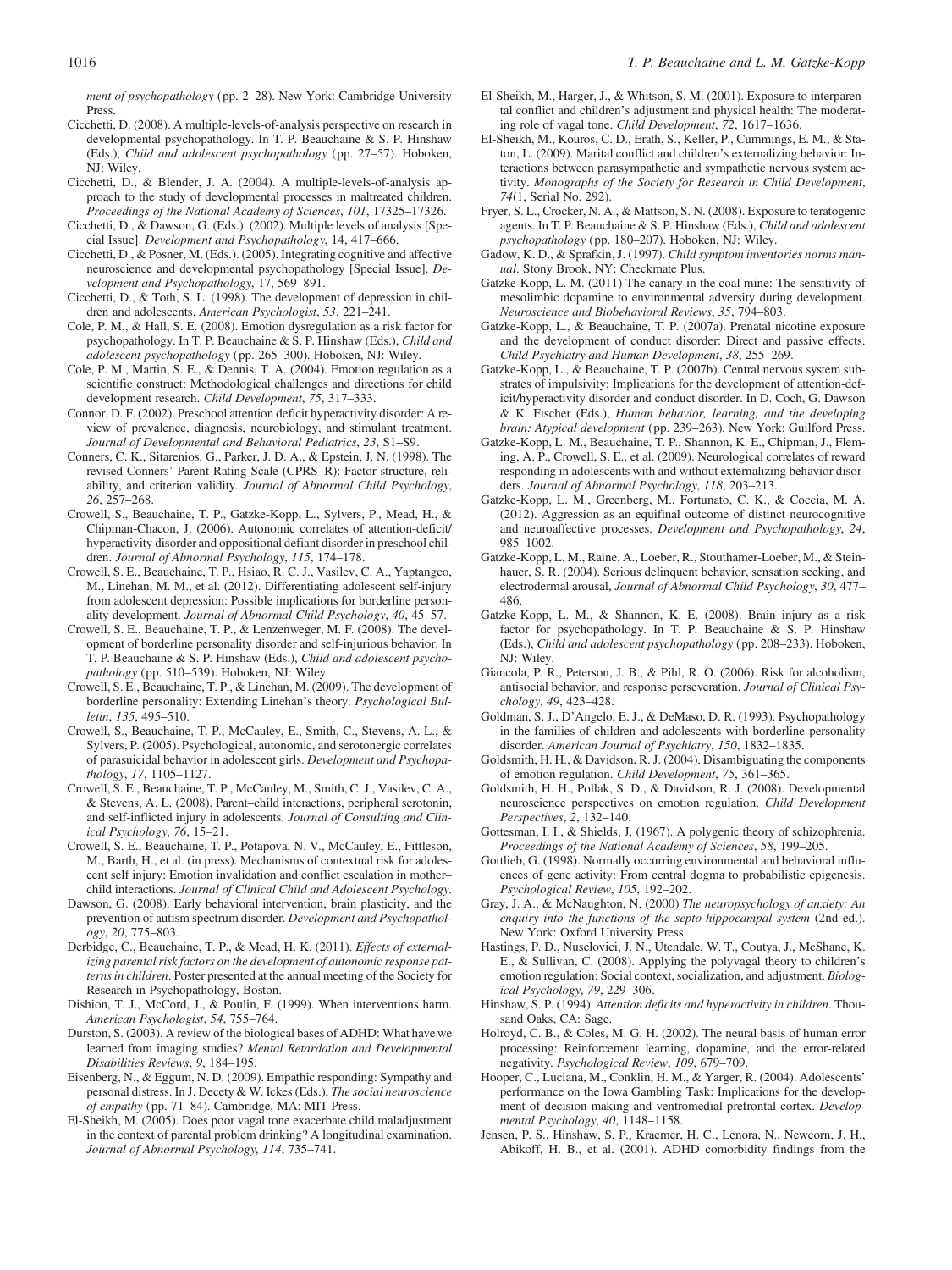MTA study: Comparing comorbid subgroups. Journal of the American Academy of Child & Adolescent Psychiatry, 40, 147–158.

- Katkin, E. S. (1965). Relationship between manifest anxiety and two indices of autonomic response to stress. Journal of Personality and Social Psychology, 2, 324–333.
- Katz, L. F., & Gottman, J. M. (1995). Vagal tone protects children from marital conflict. Development and Psychopathology, 7, 83–92.
- Krueger, R. F., Hicks, B., Patrick, C. J., Carlson, S. R., Iacono, W. G., & McGue, M. (2002). Etiologic connections among substance dependence, antisocial behavior, and personality: Modeling the externalizing spectrum. Journal of Abnormal Psychology, 111, 411–424.
- Kupper, N., Willemsen, G., Posthuma, D., De Boer, D., Boomsma, D. I., & De Geus, E. J. C. (2005). A genetic analysis of ambulatory cardiorespiratory coupling. Psychophysiology, 42, 202–212.
- Kupper, N. H. M., Willemsen, G., van den Berg, M., de Boer, D., Posthuma, D., Boomsma, D. I., et al. (2004). Heritability of ambulatory heart rate variability. Circulation, 110, 2792–2796.
- Laakso, A., Wallius, E., Kajander, J., Bergman, J., Eskola, O., Solin, O., et al. (2003). Personality traits and striatal dopamine synthesis capacity in healthy subjects. American Journal of Psychiatry, 160, 904–910.
- Loeber, R., & Hay, D. (1997). Key issues in the development of aggression and violence from childhood to early adulthood. Annual Review of Psychology, 48, 371–410.
- Loeber, R., & Keenan, K. (1994). Interaction between conduct disorder and its comorbid conditions: Effects of age and gender. Clinical Psychology Review, 14, 497–523.
- Lynam, D. R. (1996). The early identification of chronic offenders: Who is the fledgling psychopath? Psychological Bulletin, 120, 209–234.
- Lynam, D. R. (1998). Early identification of the fledgling psychopath: Locating the psychopathic child in the current nomenclature. Journal of Abnormal Psychology, 107, 566–575.
- Lynam, D. R., Caspi, A., Moffitt, T. E., Wikström, P. H., Loeber, R., & Novak, S. (2000). The interaction between impulsivity and neighborhood context in offending: The effects of impulsivity are stronger in poorer neighborhoods. Journal of Abnormal Psychology, 109, 563–574.
- Lyons-Ruth, K. (2008). Contributions of the mother–infant relationship to dissociative, borderline, and conduct symptoms in young adulthood. Infant Mental Health Journal, 29, 203–218.
- Marsh, P., Beauchaine, T. P., & Williams, B. (2008). Dissociation of sad facial expressions and autonomic nervous system responding in boys with disruptive behavior disorders. Psychophysiology, 45, 100–110.
- Matthys, W., van Goozen, S. H. M., Snoek, H., & van Engeland, H. (2004). Response perseveration and sensitivity to reward and punishment in boys with oppositional defiant disorder. European Child and Adolescent Psychiatry, 13, 362–364.
- Mead, H. K., Beauchaine, T. P., Brenner, S. L., Crowell, S., Gatzke-Kopp, L., & Marsh, P. (2004). Autonomic response patterns to reward and negative mood induction among children with conduct disorder, depression, and both psychiatric conditions. Poster presented at the Annual Meeting of the Society for Psychophysiological Research, Santa Fe, NM.
- Mead, H. K., Beauchaine, T. P., & Shannon, K. E. (2010). Neurobiological adaptations to violence across development. Development and Psychopathology, 22, 1–22.
- Meehl, P. E. (1962). Schizotaxia, schizotypy, schizophrenia. American Psychologist, 17, 827–838.
- Meier, M. H., Slutske, W. S., Arndt, S., & Cadoret, R. J. (2008). Impulsive and callous traits are more strongly associated with delinquent behavior in higher risk neighborhoods among boys and girls. Journal of Consulting and Clinical Psychology, 117, 377–385.
- Meier, M. H., Slutske, W. S., Heath, A. C., & Martin, N. G. (2009). The role of harsh discipline in explaining sex differences in conduct disorder: A study of opposite sex twin pairs. Journal of Abnormal Child Psychology, 37, 653–664.
- Milich, R., Balentine, A. C., & Lynam, D. R. (2001). ADHD combined type and ADHD predominantly inattentive type are distinct and unrelated disorders. Clinical Psychology Science and Practice, 8, 463–488.
- Neuhaus, E., Beauchaine, T. P., & Bernier, R. A. (2011). Physiological responses to social and non-social reward among children with autism. Manuscript submitted for publication.
- Norden, K. A., Klein, D. N., Donaldson, S. K., Pepper, C. M., & Klein, L. M. (1995). Reports of the early home environment in  $DSM-III-R$  personality disorders. Journal of Personality Disorders, 9, 213–223.
- Oas, P. (1985). The psychological assessment of impulsivity: A review. Journal of Psychoeducational Assessment, 3, 141–156.
- Paris, J. (1997). Antisocial and borderline personality disorders: Two separate diagnoses or two aspects of the same psychopathology? Comprehensive Psychiatry, 38, 237–242.
- Patterson, G. R., DeGarmo, D. S., & Knutson, N. M. (2000). Hyperactive and antisocial behaviors: Comorbid or two points in the same process? Development and Psychopathology, 12, 91–107.
- Pelham, W. E., Wheeler, T., & Chronis, A. (1998). Empirically supported psychosocial treatments for attention-deficit/hyperactivity disorder. Journal of Clinical Child Psychology, 27, 190–205.
- Plomin, R., Pedersen, N. L., Lichtenstein, P., & McClearn, G. E. (1994). Variability and stability in cognitive abilities are largely genetic later in life. Behavior Genetics, 24, 207–215.
- Porges, S. W. (1995). Orienting in a defensive world: Mammalian modifications of our evolutionary heritage: A polyvagal perspective. Psychophysiology, 32, 301–318.
- Porges, S. W. (2001). The polyvagal theory: Phylogenetic substrates of a social nervous system. International Journal of Psychophysiology, 42, 123–146.
- Porges, S. W. (2003). The polyvagal theory: Phylogenetic contributions to social behavior. Physiology & Behavior, 79, 503–513.
- Porges, S. W. (2007). The polyvagal perspective. Biological Psychology, 74, 116–143.
- Porteus, S. D. (1965). Porteus maze tests: Fifty years application. Palo Alto, CA: Pacific Books.
- Raine, A. (2002). Biosocial studies of antisocial and violent behavior in children and adults: A review. Journal of Abnormal Child Psychology, 30, 311–326.
- Richter, M., & Gendolla, G. H. E. (2009). The heart contracts to reward: Monetary incentives and pre-ejection period. Psychophysiology, 46, 451–457.
- Ritz, T. (2009). Studying non-invasive indices of vagal control: The need for respiratory control and the problem of target specificity. Biological Psychology, 80, 158–168.
- Robins, L. N. (1966). Deviant children grown up. Baltimore, MD: Williams & Wilkins.
- Rosenthal, D. (1963). A suggested conceptual framework. In D. Rosenthal (Ed.), The Genain quadruplets (pp. 505–516). New York: Basic Books.
- Rottenberg, J. (2007). Cardiac vagal control in depression: A critical analysis. Biological Psychology, 74, 200–211.
- Rottenberg, J., Salomon, K., Gross, J. J., & Gotlib, I. H. (2005). Vagal withdrawal to a sad film predicts recovery from depression. Psychophysiology, 42, 277–281.
- Rottenberg, J., Wilhelm, F. H., Gross, J. J., & Gotlib, I. H. (2002). Respiratory sinus arrhythmia as a predictor of outcome in major depressive disorder. Journal of Affective Disorders, 71, 265–272.
- Sagvolden, T., Johansen, E., Aase, H., & Russell, V. (2005). A dynamic developmental theory of attention-deficit/hyperactivity disorder (ADHD) predominantly hyperactive/impulsive and combined subtypes. Behavioural and Brain Sciences, 28, 397–468.
- Sauder, C., Beauchaine, T. P., Gatzke-Kopp, L. M., Shannon, K. E., & Aylward, E. (2012). Neuroanatomical correlates of heterotypic comorbidity in externalizing youth. Journal of Clinical Child and Adolescent Psychology, 41, 346–352.
- Shaffer, D., Fisher, P., Lucas, C. P., Mina, K., & Schwab-Stone, M. E. (2000). NIMH Diagnostic Interview Schedule for Children version IV (NIMH DISC-IV): Description, differences from previous versions, and reliability of some common diagnoses. Journal of the American Academy of Child & Adolescent Psychiatry, 39, 28–38.
- Shannon, K. E., Beauchaine, T. P., Brenner, S. L., Neuhaus, E., & Gatzke-Kopp, L. (2007). Familial and temperamental predictors of resilience in children at risk for conduct disorder and depression. Development and Psychopathology, 19, 701–727.
- Shannon, K. E., Sauder, C., Beauchaine, T. P., & Gatzke-Kopp, L. (2009). Disrupted effective connectivity between the medial frontal cortex and the caudate in adolescent boys with externalizing behavior disorders. Criminal Justice and Behavior, 36, 1141–1157.
- Sherwood, A., Allen, M. T., Obrist, P. A., & Langer, A. W. (1986). Evaluation of beta-adrenergic influences on cardiovascular and metabolic adjustments to physical and psychological stress. Psychophysiology, 23, 89–104.
- Snyder, J., Edwards, P., McGraw, K., Kilgore, K., & Holton, A. (1994). Escalation and reinforcement in mother–child conflict: Social processes associated with the development of physical aggression. Development and Psychopathology, 6, 305–321.
- Snyder, J., Schrepferman, L., & St. Peter, C. (1997). Origins of antisocial behavior: Negative reinforcement and affect dysregulation of behavior as